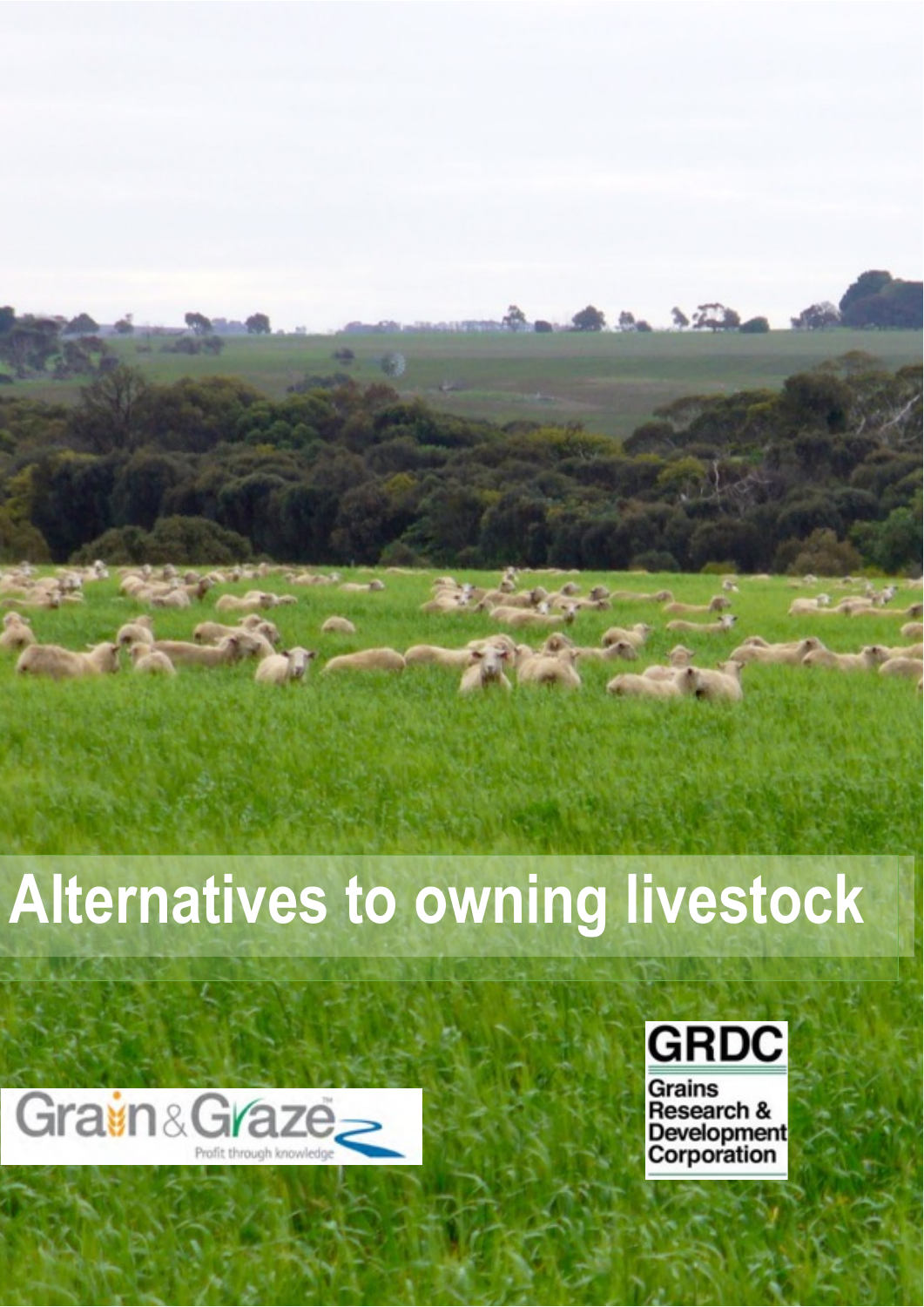## **Contents**

| <b>Disclaimer</b>                                             | $\mathbf{2}$   |
|---------------------------------------------------------------|----------------|
| Acknowledgements                                              | $\overline{2}$ |
| Summary                                                       | 3              |
| Overview                                                      | 5              |
| Profit sharing                                                | $\overline{7}$ |
| Profit sharing case study, perspective of the livestock owner | 8              |
| Agistment                                                     | 10             |
| Share farming                                                 | 14             |
| <b>Livestock Leasing</b>                                      | 19             |
| Building the business with low capital: a case study example  | 22             |
| Backgrounding:                                                | 22             |
| Sharefarming:                                                 | 22             |
| Leasing:                                                      | 23             |
| Trading livestock:                                            | 23             |
| Key to success:                                               | 24             |
| Summary:                                                      | 24             |
| Appendix                                                      | 25             |

## **Disclaimer**

The information contained within this report comprises general statements. The reader is advised and needs to be aware that such information may be incomplete or unable to be used for any specific situation. No reliance or actions must therefore be made on that information without prior seeking professional advice. To the extent permitted by law, Penny Roberts Craig excludes any liability for negligence, or any loss, including indirect or consequential damages arising from, or in relation to, using this publication and the information or material contained within it.

## **Acknowledgements**

The author wish to thank the case study producers for willing providing their time and business information, Ken Solly, Solly Business Services, for his professional expertise and editing role, and Sarah Slee for her editing role.

Report prepared by: Dr Penny Roberts Craig.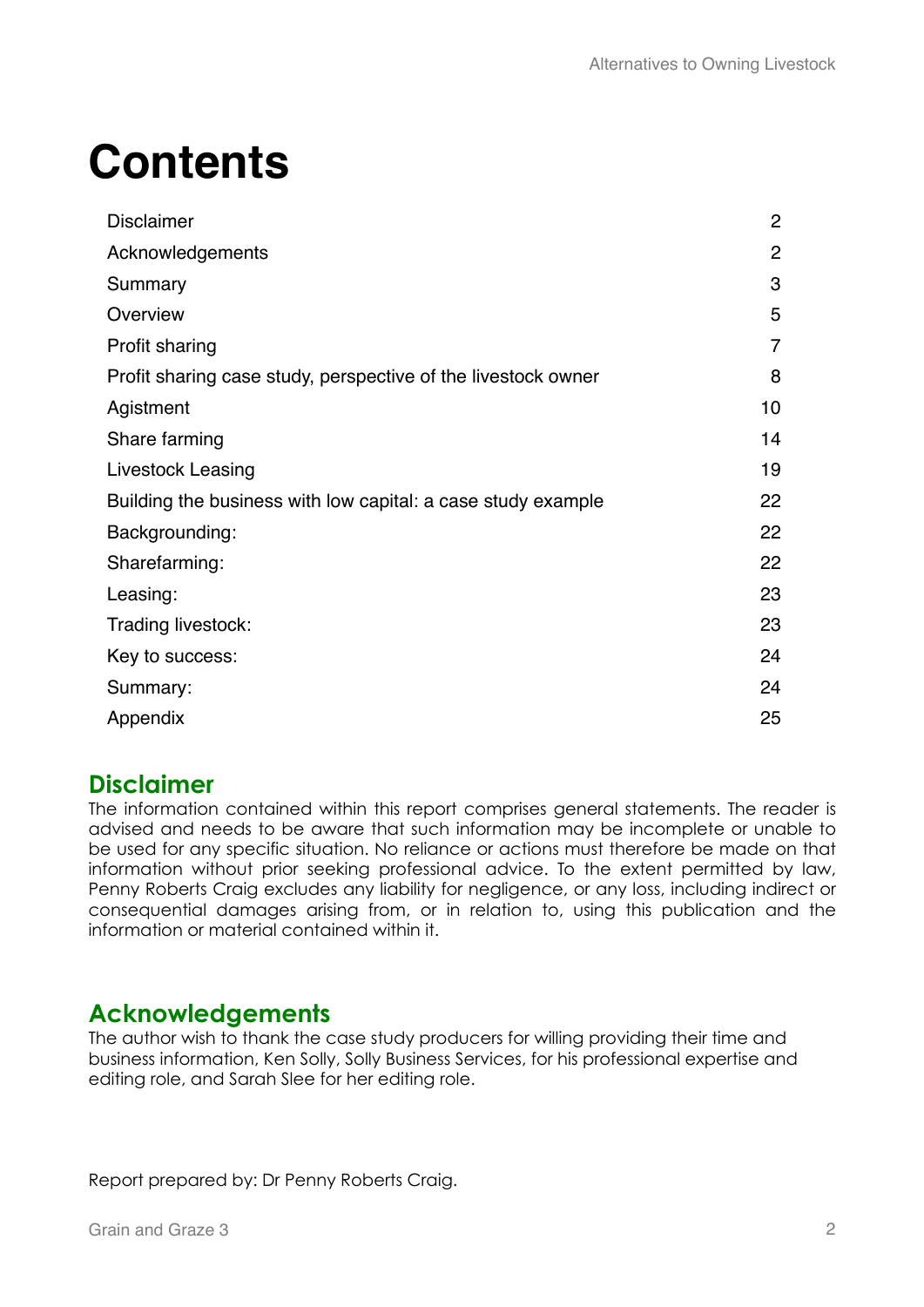## **Summary**

There are alternatives to owning livestock that could suit some businesses, and would allow these businesses to establish, expand or value add without the need for a large upfront capital outlay.

These alternatives include:

- profit sharing
- •agistment
- •share farming
- livestock leasing

These types of arrangements are uncommon within the sheep industry, however as the case studies within this report demonstrate, they can be successful and benefit both parties.

Profit sharing arrangements can provide an opportunity for both investing parties to value add a product they otherwise may not have been able to. The capital investment required from both parties is generally low, as it involves investing the value of the asset to be value added, in addition to labour. The risk is shared between the parties, although not necessarily in equal amounts.

Agistment provides an opportunity for the party offering the agistment to value add an underutilised forage resource. For the livestock owners agistment may provide a lower cost option to supplimentry feed livestock and the ability to destock land at risk of becoming damaged. In this arrangement the risk and capital outlay is held by the livestock owner, and allows the forage owner to earn additional income with very little risk or capital required.

Share farming can provide an opportunity for the non-asset owner to establish or grow a farming business without a large capital outlay. For the asset owner, it allows greater control over their equity than would be the case in a leasing arrangement. Both parties share in the upside and downside of prices and production.

Livestock leasing can enable the lessee to build up equity in the livestock throughout the life of the arrangement, without having the high up-front capital cost of purchasing livestock outright. The aim of this arrangement, for the lessee, should be to have developed the equity in the livestock by the end of the agreement. For the lessor, it may provide an opportunity to leave farming or relinquish a livestock enterprise over a period of time while pursuing other opportunities/interests, without having to sell their livestock genetics. Under this arrangement, the lessor can then choose to re-enter farming or a livestock enterprise at a future date without the capital outlay of re-purchasing sheep or having to re-establish their former genetic base.

A successful alternative arrangement, where one party does not own the livestock relies on the situation being a win/win for both parties involved. It is important to have trust and good communication in all arrangements, but is critical to the success of share farming and profit sharing arrangements where the asset owner is more involved with the day to day management and decision making. In all situations, it is important to consider the length of the arrangement, as this can have a significant effect on the potential risk to the non-stock owner, most particularly in the case of livestock leasing. In a three year lease one poor year can mean that very little profit is made by the lease.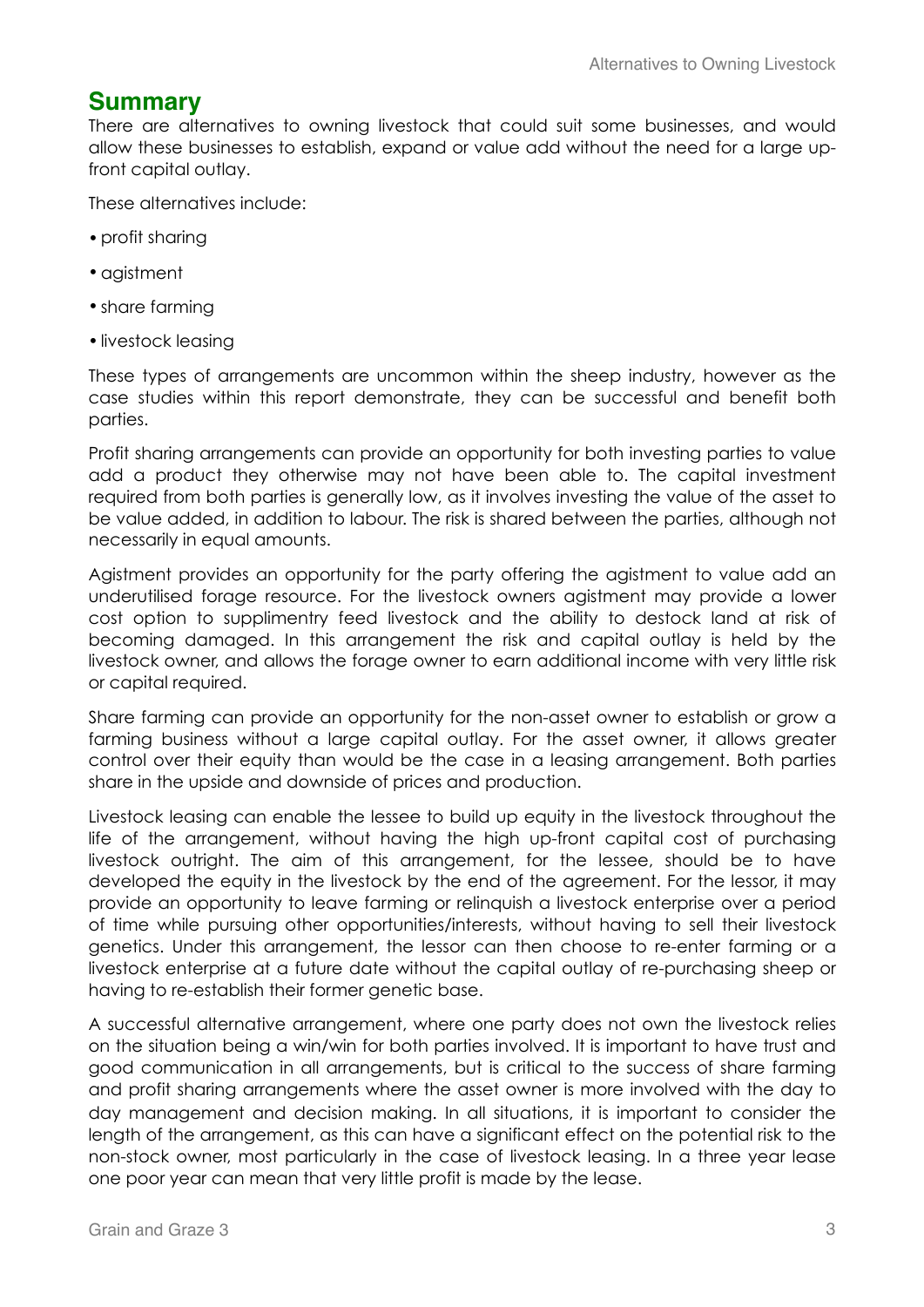There are many variations in which profit sharing, agistment, share farming and leasing arrangements can be developed to benefit both parties. Before choosing to enter into any arrangement, whether it be as the owner or non-owner of livestock, it is important to ensure decision making is based on a proper economic analysis that considers risk and return on investment.

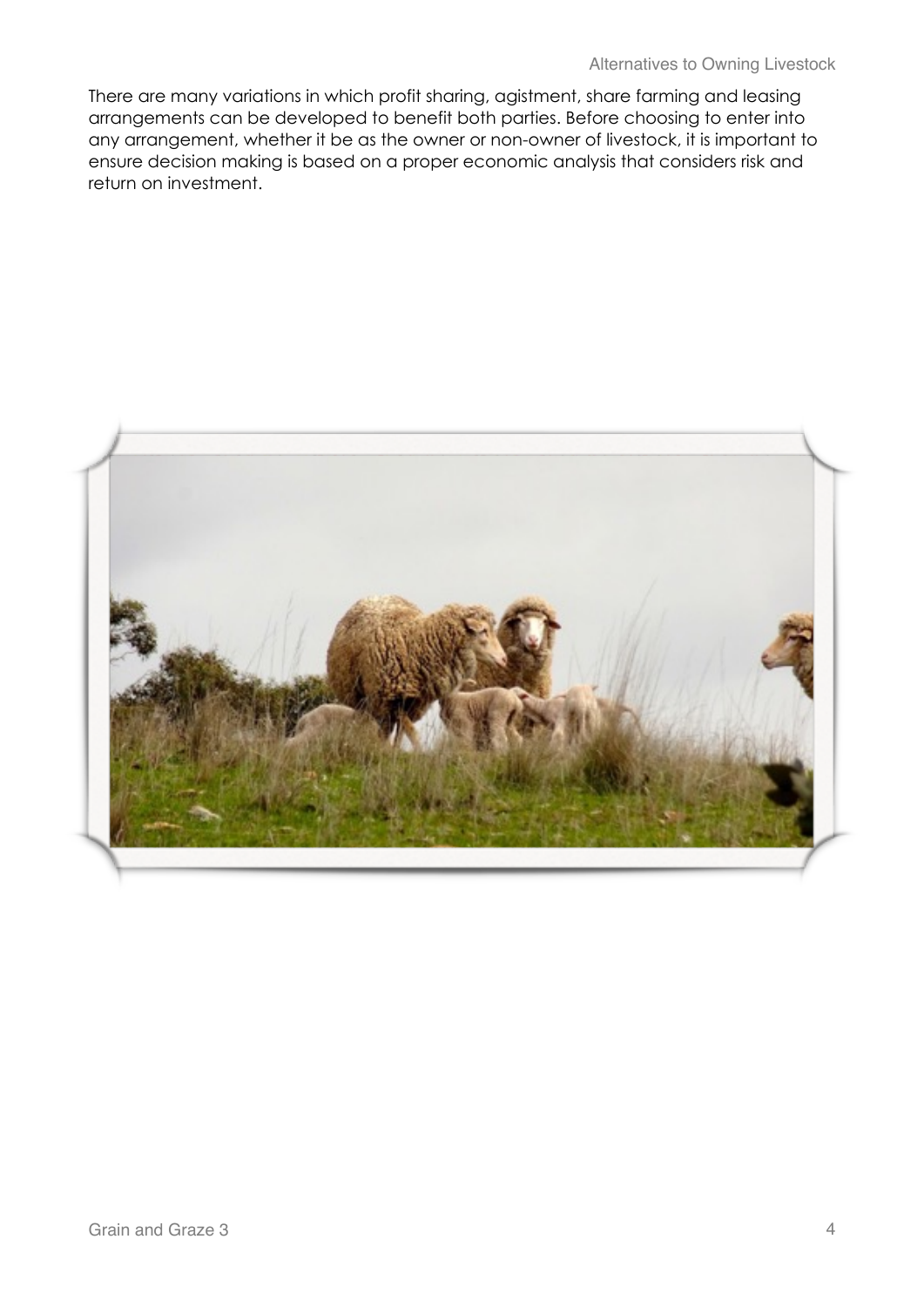## **Overview**

### **Project Aim**

To develop and document alternatives to owning sheep.

#### **Method**

The information contained within this report is based on interviews with producers currently participating in arrangements where one party does not own the livestock, and a consultant with extensive experience in assessing agriculture investment options.

#### **Overview**

Alternative arrangements to owning livestock are divided and addressed in five separate sections in this report:

- profit sharing
- •agistment
- share farming
- livestock leasing
- •building the business with low capital: a case study

Each of these arrangements vary in complexity, capital outlay, risk, and potential return. Importantly, these factors may differ between the livestock owner and the other investing party. The report will provide a general overview of each of these arrangements and will consider the value of the arrangement to both investing parties. The case studies provided are of producers who are currently involved in an arrangement where one of the parties does not own the livestock.

The case studies presented have differing levels of formality. It is important when entering into any of these arrangements, to consider the need for a formal agreement. In drawing up such an agreement, consideration needs to be given not just to the structure of the agreement, but also the responsibilities and liability of each party in the event of a pest or disease outbreak (eg lice, footrot) or event that constitutes an act of God (eg flood, fire, drought, exotic disease outbreak); and a formal process of dispute resolution should a conflict arise, as well as provision for termination of the agreement, and legal responsibilities for both parties. This list is by no means exhaustive, and professional legal assistance should be sought in the development of such an agreement.

Before entering into a profit sharing, agistment, share farming or leasing arrangement, it is important to undertake a proper economic analysis to determine the value of the investment and whether the level of return is sufficient to warrant entering into the arrangement. The analysis and results will vary based on the individual situation. In undertaking such an evaluation, it is important to consider the following:

1. What is the calculated return on investment? It is important that a full economic analysis is undertaken to determine the value of the investment. The Internal Rate of Return (IRR), an economic analysis of the business, can be used to determine if the proposition is worth pursuing. In doing this it is important to set an ideal IRR that represents a threshold value - a value that, if exceeded, indicates a sound investment. This value should allow for buffering in case things go wrong (eg low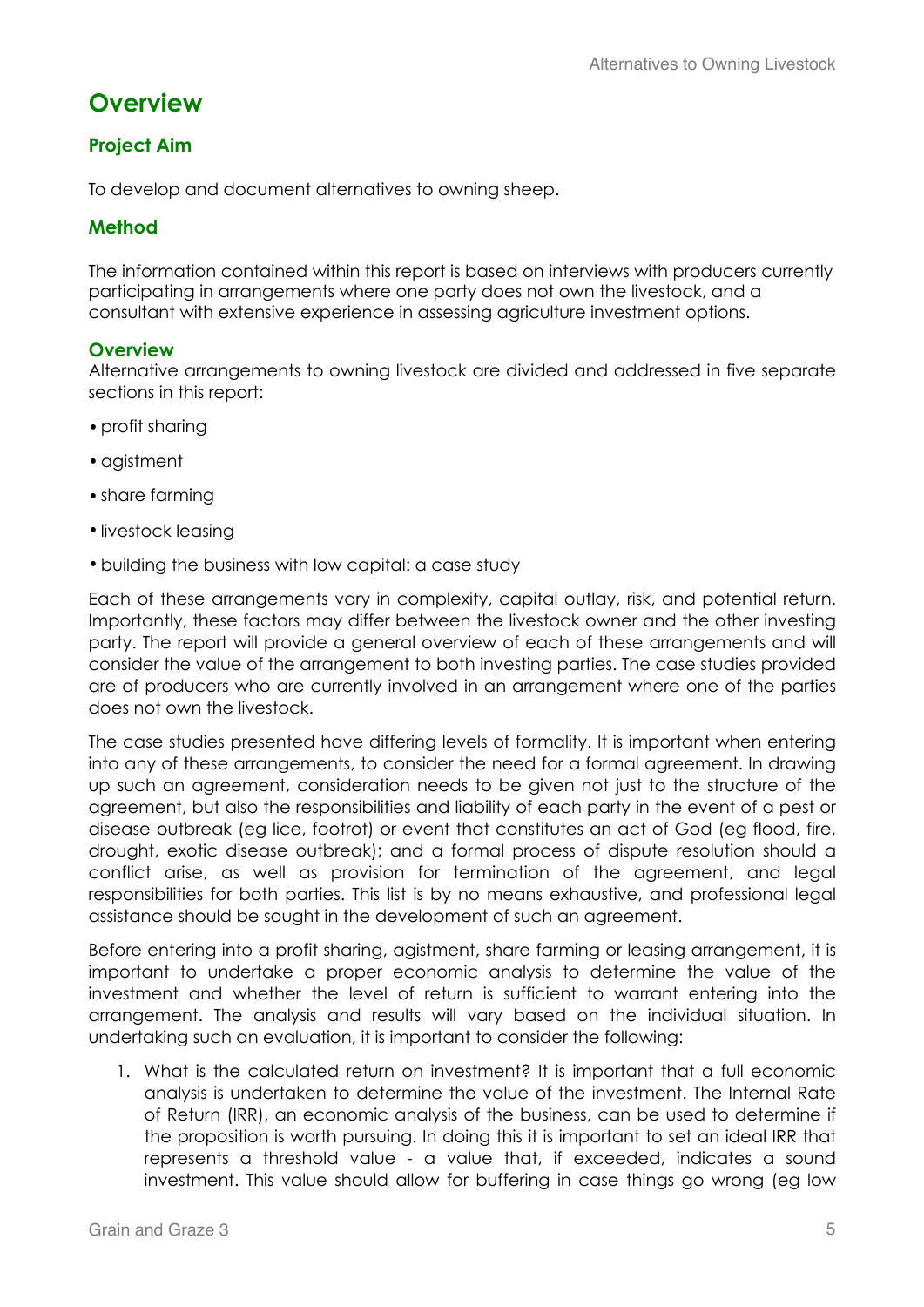prices, low lambing percentage etc). Experience puts this figure at, ideally, around 20%.

2. How is the cost of the livestock lease funded?

If the arrangement is to be funded from the existing business, an opportunity cost needs to be applied when working out the economics - ie the opportunity cost of investing the money for a similar period in an alternative investment.

If the arrangement is funded through a loan/mortgage/overdraft arrangement, this cost needs to be reflected in the economic evaluation.

- 3. When calculating income, it is important to understand that by nature livestock industries are cyclic. This cyclic nature means there will be both high and low prices over time. It is therefore important to take a longer term view of prices when calculating income, and not focus on the current day price, as this is not the market the livestock will be sold into.
- 4. Include all costs. All too often, some costs are overlooked when undertaking an economic evaluation of a business investment. These tend to be labour and overhead costs. Each animal you run in the business needs to contribute to these costs.
- 5. Cost and income of a livestock investment need to include/consider the following:
	- a. Annual ewe operating costs (shearing, crutching, animal health, selling costs, marketing costs, freight, livestock purchase, supplementary feed, livestock deaths, fertiliser, insurance).
	- b. Overhead costs per ewe (business overheads, wages, interest).
	- c. Loan repayments.
	- d. Sales, including cast-for-age ewes and rams, all lamb sales (this needs to include the smaller inferior ones commonly called the tail of the mob), and wool sales.

If unsure about this part of the process, professional advice should be sought.

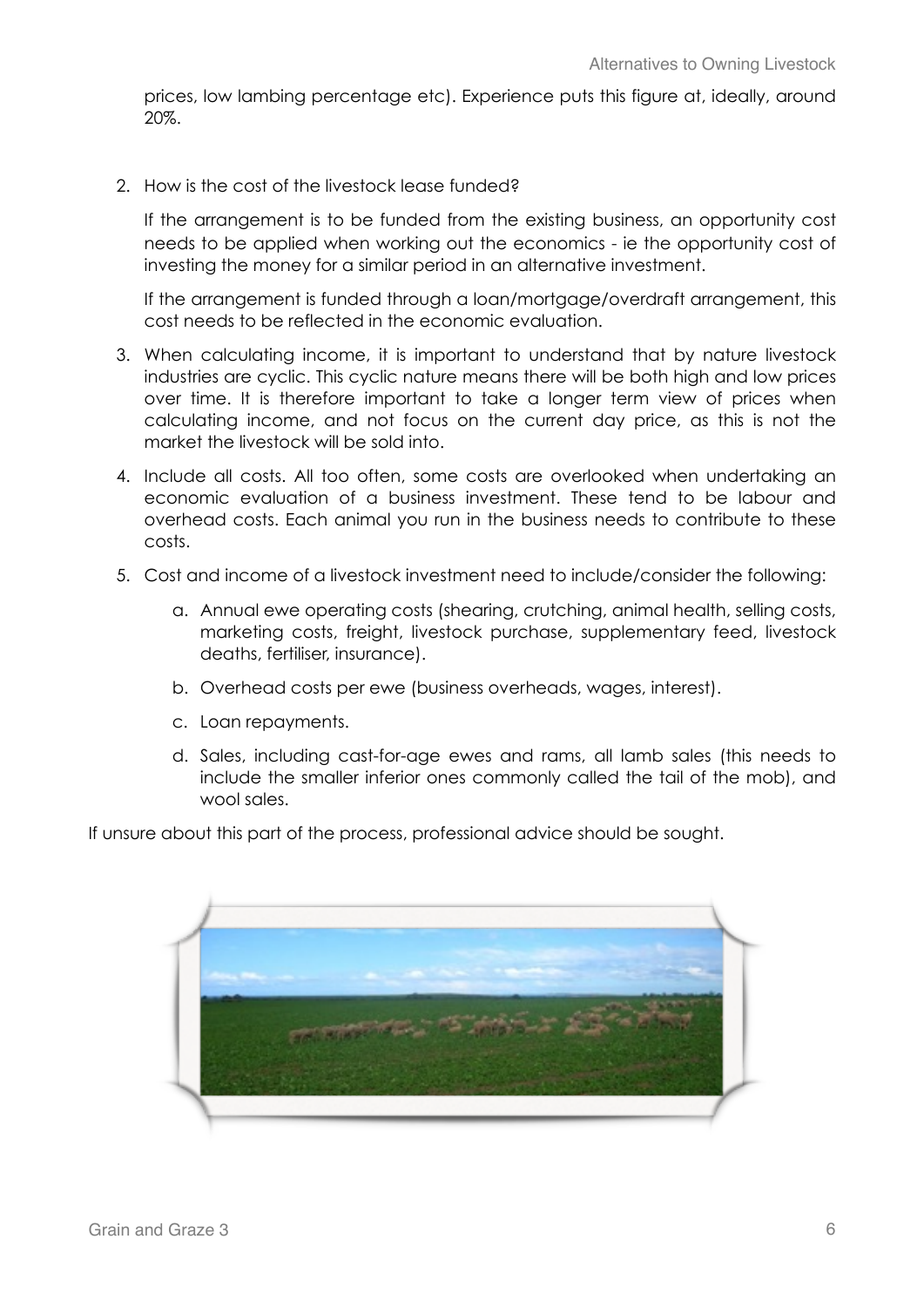## **Profit sharing**

Profit sharing will generally be one of the more simplistic arrangement of the alternatives presented. It involves both parties investing in the business arrangement, and sharing the profits. This arrangement appears to work well where both parties have the ability to contribute a resource; enabling them both to maximise the resource or value add their product, which they would otherwise not have been able to or only to a lesser extent. In this arrangement, both parties share some risk, but that does not mean the level of risk is necessarily equal. The investment risk differs depending on the type of arrangement in place. The complexity will also vary depending on the nature of the arrangement. A profit sharing arrangement allows minimal additional capital expenditure for both parties. The investment is the value of the resource at the time of contribution.

The profit sharing case study below involves both parties providing a resource required one the lambs and the other the feed source - to a lamb finishing operation. Each party contributes to operating costs and labour of the finishing system, and at the end point (when the lambs are sold) they both receive half of the profits. In this arrangement, both parties have risk, although not equal. In this specific arrangement, the livestock owner holds the majority risk if livestock deaths occur, however they share the production and end price risk. There are a range of ways in which a livestock profit share arrangement could be set up, and this may alter the level of investment of each party, the profit distribution and the level of risk for each party.

In this case study example, there are other options for value adding their product that each party could consider. It is useful, when deciding to enter into such an arrangement, to work out the economics of profit sharing compared to alternative value adding options. Also consider the return that could be made by investing the value of the asset off-farm for the same time period.

An example of this is shown in Table 1. This example, based on the case study, compares the options of profit sharing, feedlotting and agisting for the livestock owner; and profit sharing and agisting for the feed source owner. Budgets for each option (Appendix 1.1, 1.2, and 1.3) show the income, expense and returns over an 8 year period. The average 8 year margin is then shown in Table 1 for each option less labour costs. The results show that the return from profit sharing, based on the store value price (the investment amount) for the livestock owner, for profit sharing, feedlotting and agisting the lambs, is 23%, 12% and 12% to 30% respectively. The variation in returns for the agisting option is reflective of seasonal price variation for stubble agistment. In the budget example the returns are highest for the profit sharing and agisting options, and all are greater than the returns achieved from investing the resource value off-farm for the same time period.

The livestock owner then needs to weigh up the pros and cons of each scenario. For example, feedlotting is a lot more labour intensive, and the cost of the facility needs to be considered, either in terms of setting up a feedlot or repairs and maintenance to an existing facility. Returns from agistment can be a lot more variable (due to seasonal price fluctuations) and rely on the agistment being available each season. As for the feed source owner, the returns of profit sharing compared to agistment rates are calculated to be between -42% and 35%, this variation is due to the seasonal price variation for agistment. Profit sharing has the potential to provide higher returns. It does, however, require a greater labour and resource input from the feed source owner.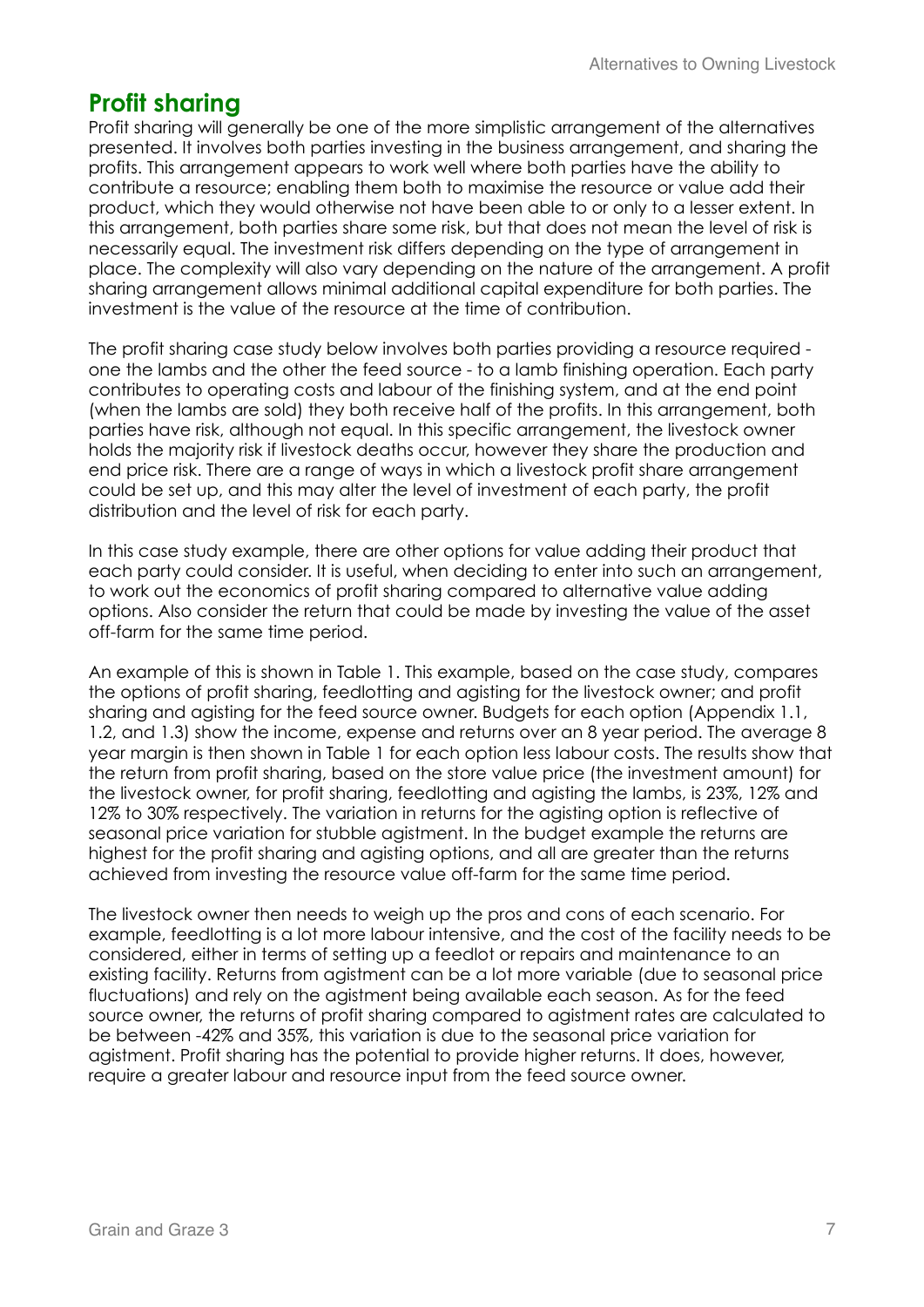The case study shows profit sharing is an opportunity well suited to regions with a high intensity of cropping. However, there are other situations to which profit sharing arrangements could be suited. These might include feedlotting, whereby one party provides all or some of the livestock, and the other party provides all or part of the feed; a production system that has surplus feed outside the growing season, such as a small seed irrigation system or lucerne hay production system; or an alternative industry that has livestock feed available that is of no or little value to their business, eg inter-row vineyard pasture. As with all systems, it is important to consider the economics, and pros and cons, of all the options before investing.

#### **Profit sharing case study, perspective of the livestock owner**

**Background:** The livestock owner runs both cropping and livestock enterprises. The profit sharing arrangement is with a neighbour who owns no livestock and is 100% cropping, with a high proportion of beans grown. The arrangement has been in place for 8 to 9 years, and is of an informal nature.

Driver: The key driver for this arrangement was not having enough feed for stock after a series of dry years, and not wanting to sell lambs into a flooded market.

**Arrangement:** A portion of the livestock owner's lambs are valued as store lambs, and transferred to the neighbouring property when stubbles become available post-harvest. The lambs are valued by a stock agent. The livestock owner provides the lambs, and the feed source - generally bean stubbles - are supplied by the neighbour. Both parties equally contribute labour, management and any costs that maybe required. When the lambs are sold, each party receives 50% of the profit (profit is sale price less store valuation).

Benefit for the livestock owner: The arrangement provides the livestock owner the peace of mind that they can breed a few more lambs, knowing they have a good quality finishing system for them to go on to. It spreads the livestock owner's marketing risk, with a portion of the lambs sold as suckers, some retained on their own stubbles and finished, and some finished on the neighbour's bean stubbles (these lambs finish later than the ones retained on the owner's stubbles). The arrangement also provides more labour to assist with looking after stock over summer.

Benefits for the other investing party: They are not investing into the store value, therefore the livestock owner is taking on the risk if something unexpected should happen to the lambs. The livestock owner provides the animal husbandry skills. Generally, they are achieving better than livestock agistment rates.

Other: In years where the market price has been too low, or the lambs not heavy enough for sale at the end of the stubble grazing period, the lambs have been put in a feedlot situation. Both parties then either supply an equal value of feed, or the one providing the feed is paid a small fee to ensure a 50/50 cost split arrangement.

Table 1. Example evaluation of returns from alternative value adding options for the livestock owner. The returns are based on a 8 year margin average for 1000 lambs, less the labour component of each option (full budgets for each option shown in Appendix 1.1, 1.2 and 1.3).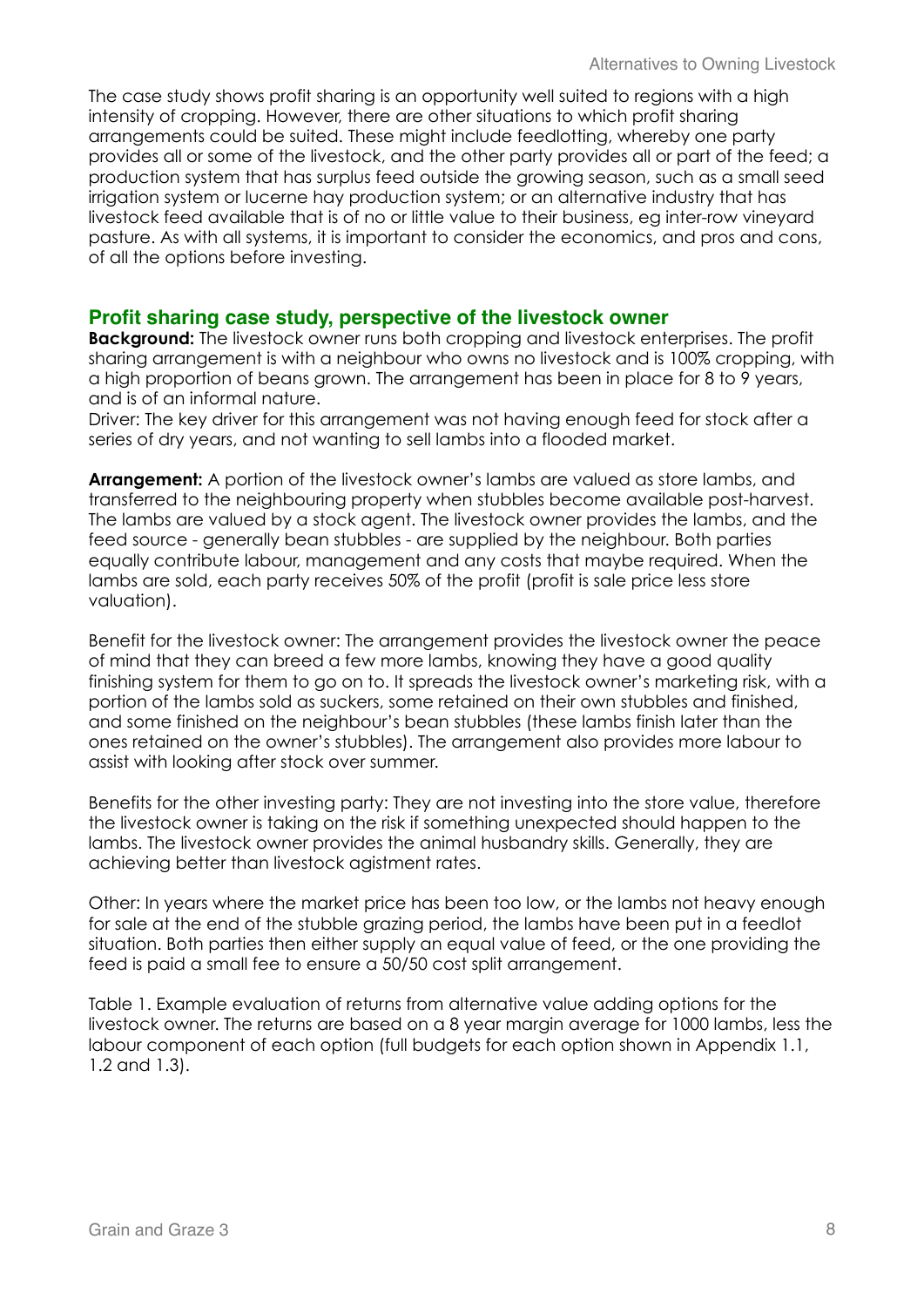| Livestock owner                      | Ave. return over 8 years |              |
|--------------------------------------|--------------------------|--------------|
| Value of store lambs                 | 66000                    |              |
|                                      |                          |              |
| Profit sharing                       | 16500                    |              |
| less labour (24 wks $@$ 2 hrs/wk)    | 960                      |              |
|                                      | 15540                    |              |
|                                      |                          |              |
| Feedlot lambs                        | 10000                    |              |
| less labour (8 wks @ 14 hrs/wk)      | 2240                     |              |
|                                      | 7760                     |              |
|                                      |                          |              |
| Agistment* lambs (24 wks @ 2 hrs/wk) | \$0.50/wk/hd             | \$1.00/wk/hd |
|                                      | 21000                    | 9000         |
| less labour                          | 960                      | 960          |
|                                      | 20040                    | 8040         |

\*Agistment rates vary depending on the season, the type of feed/stubble available, and regional demand.

Table 2. Example evaluation of returns from alternative value adding options for and feed source owner. The returns are based on an 8 year margin average for 1000 lambs, less the labour component of each option (full budgets for each option shown in Appendix 1.1, 1.2 and 1.3).

| Stubble owner                                |       | Ave. return over 8 years |       |                           |       |  |
|----------------------------------------------|-------|--------------------------|-------|---------------------------|-------|--|
| Profit sharing                               |       |                          |       | 16500                     |       |  |
| less labour (24 wks $@$ 2 hrs/wk)            |       |                          |       | 960                       |       |  |
|                                              |       |                          |       | 15540                     |       |  |
|                                              |       |                          |       |                           |       |  |
| Agistment <sup>*</sup> (24 wks $@$ 4 hrs/wk) |       |                          |       | \$0.50/wk/hd \$1.00/wk/hd |       |  |
|                                              |       |                          |       | 12000                     | 24000 |  |
| less labour                                  | 1920  |                          | 1920  |                           |       |  |
|                                              | 10080 |                          | 22080 |                           |       |  |

\*Agistment rates vary depending on the season, the type of feed/stubble available, and regional demand.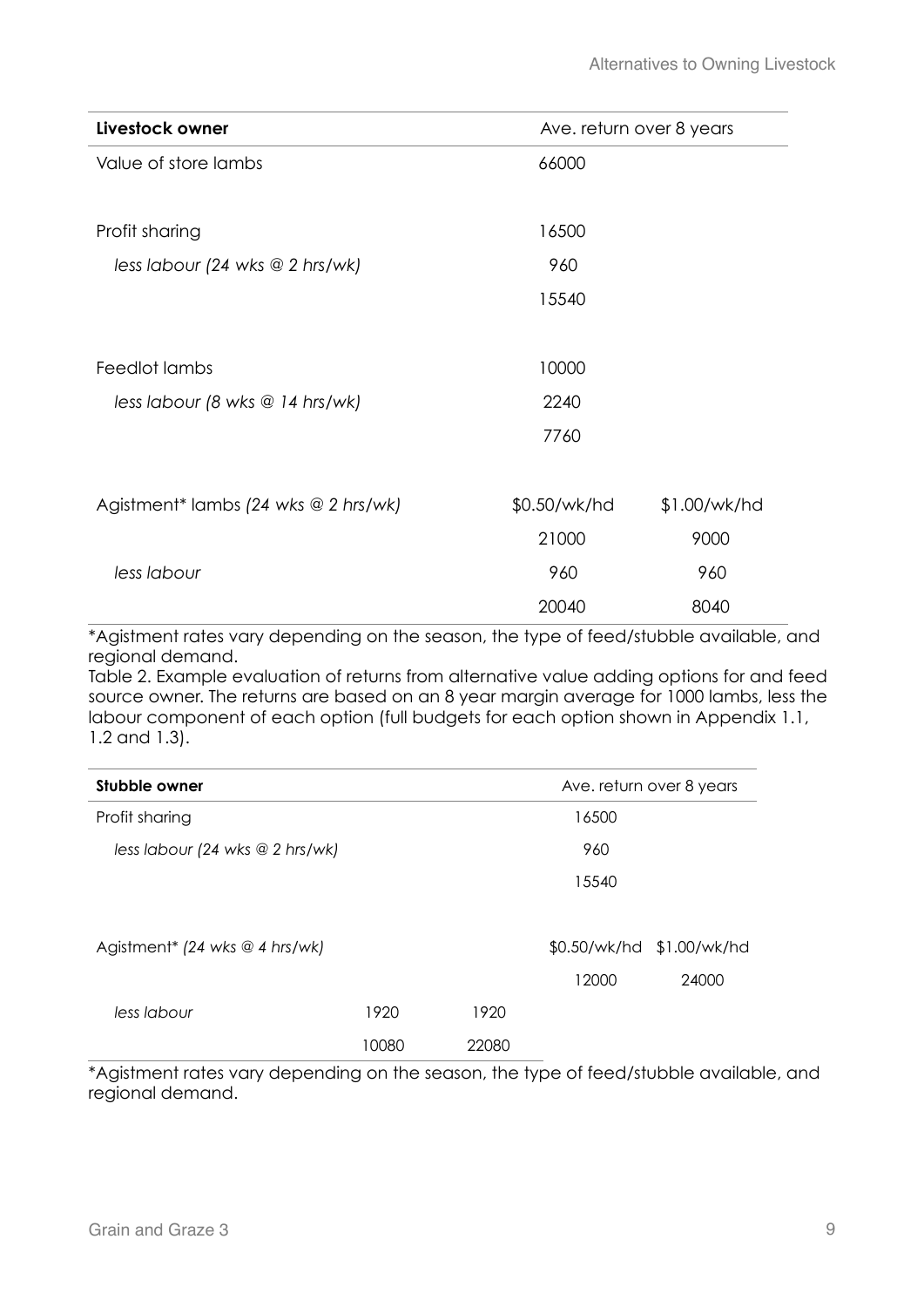## **Agistment**

Agistment can be a comparatively simple arrangement between a party who has an underutilised forage resource and a party who has the requirement or the ability to capatilise on an additional forage. Traditionally, the forage sources available for agistment are crop stubbles, pastures, or forage crops such as small seed crops. The arrangements can often be opportunistic, and will generally depend on the seasonal conditions, and therefore pasture growth, and livestock prices as the drivers of profitability. Circumstances that reduce the level of forage available on a property and/or expose the property to environmental degradation (eg soil erosion, pugging etc) can also be a drive opportunistic adjustment arrangements, they may include events such as drought, bushfires, and floods. In an adjustment arrangement the level of risk for the two parties will differ, with the livestock owner holding the majority of the risk in the arrangement.

The agistment fee paid by the livestock owner is traditionally calculated in one of three ways, as a daily rate per head (eg. \$1/hd/day), on a weight gain basis (eg. \$1.50/kg/hd), or a combination of the two (eg. a base rate of \$1/hd/day, with an additional \$0.50 paid per kg/hd gained during the agistment period). The method used will often depend on the type of livestock (eg are they young growing stock, or mature dry/pregnant/lactating stock) and the purpose for them being agisted (weight gain or maintenance), and in the case of on-going arrangements maybe re-negotiated each time an arrangement is entered into.

Things to ensure are covered if you are the livestock owner:

- 1. That the person agisting the stock is a good producer and livestock manager. This is very important, as livestock only have value if they are healthy, productive and well managed.
- 2. That the livestock are appropriately insured for both during transit and for the time they are on the agistment property.

Things to ensure are covered for both parties:

- 1. That the way in which the agistment rate is calculated is robust.
- 2. That the end date of the arrangement is clearly understood, or there is a clear agreement of the process of notification for the arrangement to end.
- 3. That there is an understanding for who is liable in the event of stock deaths, and that appropriate insurance is held by both parties to cover livestock deaths.
- 4. All conditions have been clearly outlined in writing, such as possible risks, animal health requirements, any costs that maybe incurred outside of the agreed agistment cost.

In the case study example there are other options the parties could consider. For example the property owner offering agistment could capitalise on their forage resource through livestock trading, running additional stock or making hay or silage. These options all require additional capital outlay and labour resources. As such, the ability to raise capital in addition to calculating the economics and additional labour requirement of each option needs to be considered. Equally, the livestock owner could choose to consider alternative options such as, lot feeding, or reducing the number of core stock and making up the additional DSEs through livestock stock trading. As with all scenarios it is important to undertake a cost/benefit analysis of each option before proceeding.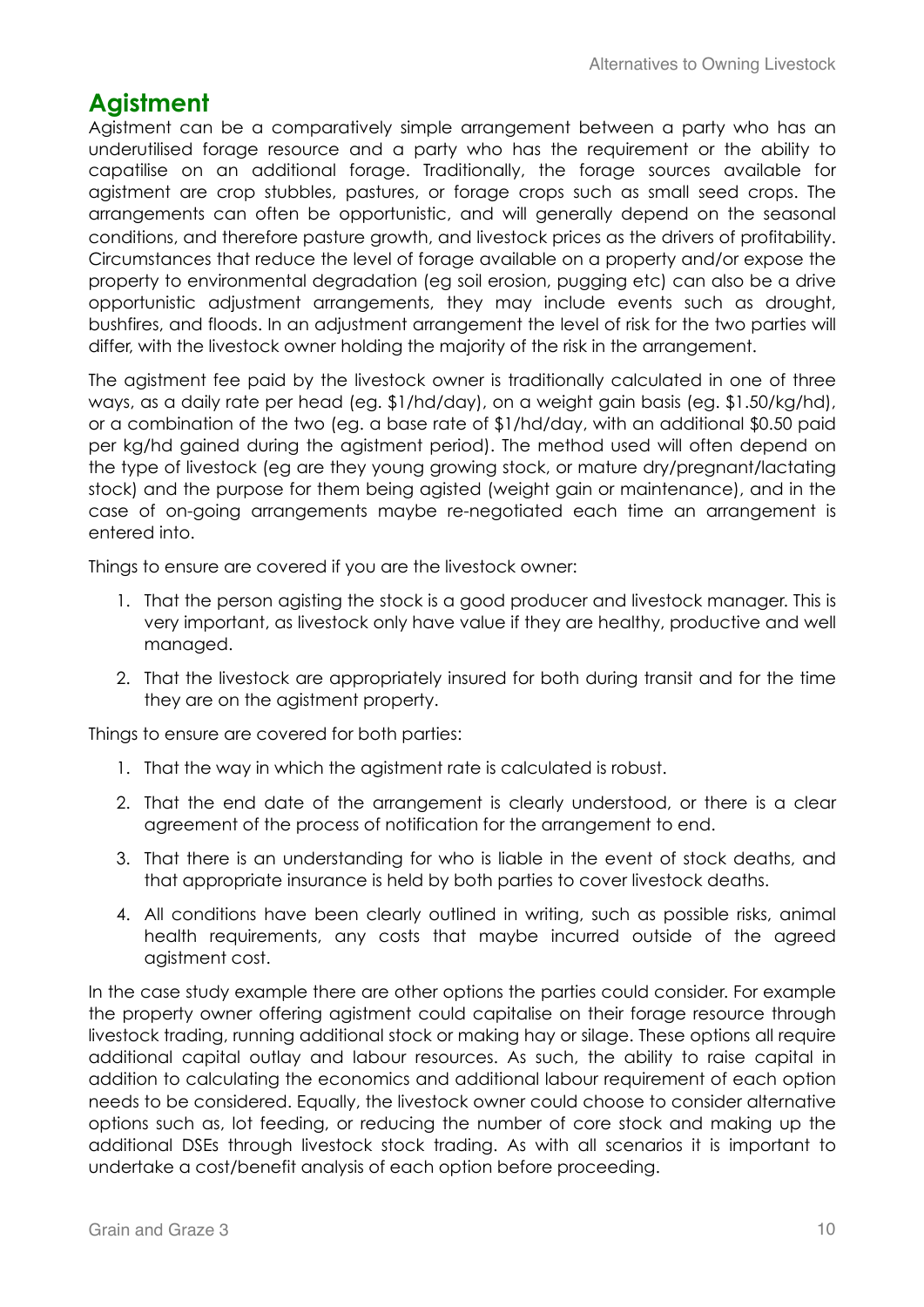The following case study is based on agistment of cattle, but equally would work where the livestock type were sheep. The case study demonstrates the ability for agistment to become part of a business risk management strategy for both parties. In the case study example a key component of success is due to the differing climatic patterns between the forage owner and the livestock owners. The current arrangement is utilising a peak in pasture growth during the winter/early spring period. In the future the property owner is keen to expand the agistment to include grazing dual purpose crops, it is expected this will result in the cattle achieving higher growth rates whilst having little to no negative impact on the final grain yield of the crops.

The case study demonstrates agistment is an opportunity well suited to regions with complementary off-set pasture growth. Agistment could also be an option for additional income cropping business. Stock can be agisted on crop stubbles during the summer or graze dual purpose crops during the winter, as these are often key feedgap periods for livestock enterprises, there is a good supply and demand fit. There is also an opportunity for agistment where an enterprise can offer surplus feed outside of the annual pasture growing season such as, small seed crops, summer crops and summer active pastures.

#### *Agisting case study, perspective of the forage owner (referred to as Farmer A)*

**Background:** Farmer A has been agisting stock for over 10 years, with the current arrangement running for the last 4 years. The current arrangement was originally through an agent, but is now a direct arrangement between Farmer A and B.

The two farmers, Farmer A and Farmer B live in different microclimatic zones over 200 km apart. Farmer A lives in an area with a 600 mm annual average rainfall, while Farmer B lives in an area with a 850-900 mm annual average rainfall. Whilst both are mediterainian type environments experiencing cold wet winters and mild/warm summers, farmer B experiences colder, wetter winters that result in very low pasture growth rates through the winter/early spring. Pasture growth then peaks in the late spring/early summer. In contrast, Farmer A experiences the peak in pasture growth during the winter/early spring, with pasture growth slowing by late spring. This offset in pasture growth is key to the success of the agisting arrangement.

In a normal to wet season Farmer A will experience higher peak pasture growth through the winter/spring and is able to increase the DSE by agistment stock. Then when pasture growth begins to decline the stock can be removed which times in with when Farmer B's pasture are actively growing. In a drier than average season Farmer A can choose not to offer agistment and conserve the feed for their own stock. This suits Farmer B as in a drier than average year they are generally experiencing pasture growth earlier in the season, and as such does not require agistment.

**Driver:** The agistment arrangement allows Farmer A to capitalise on forage grown surplus to requirement with no capital outlay, a low additional labour requirement, and with a lower risk compared to an alternative option, such as trading stock. The agistment forms part of Farmer A's flexible DSE, which is an important part of their stocking rate and risk management strategy. Agistment provides assured income with the added incentive given based on livestock weight gain.

In this arrangement Farmer B likely benefits as it provides an opportunity to partially destock the property at a time when the pastures are at risk of damage due to livestock grazing short pastures in waterlogged or wet conditions, which can lead to the pasture becoming damaged and reducing the potential productivity of the pasture stands.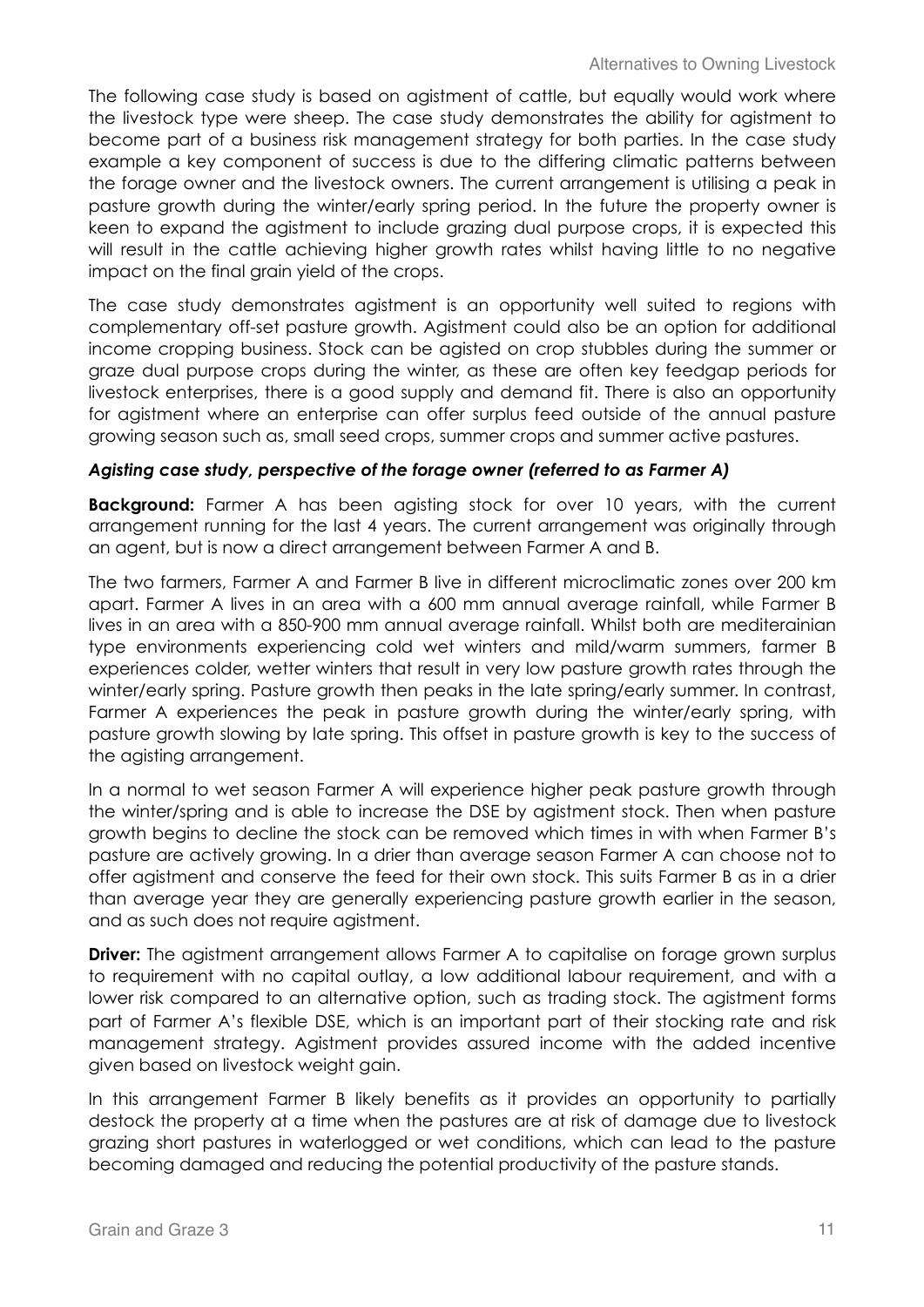**Arrangement:** Cattle from two separate suppliers are generally agisted on Farmer A's property from end May until mid October. The length of time the cattle are agisted for is dependent on seasonal conditions. If the season is dry than agistment may not be offered by Farmer A, or the length of the agistment may be shorter. Equally, if the spring is wet, than the cattle may stay longer on Farmer A's property if pasture growth is still surplus to requirement and Farmer B's property is too wet for the cattle to return. Due to the off-set in pasture growth of the two regions this flexibility suits both Farmers. When deciding when the cattle will return to Farmer B's property both parties aim to give one months' notice to the other party.

Prior to the agistment arrangement beginning the fees are negotiated. The type of arrangement will depend on the type of cattle. Generally, the cattle are young growing stock, as such this year the arrangement is a set weekly agistment rate plus a weight gain incentive. The weekly agistment rate is charged one month in arrears, at the conclusion of the agistment period the weekly agistment rate will be deducted off the calculated total based on the daily weight gain of the cattle over the agistment period. The weight gain incentive is a win/win for both Farmers. It provides an added incentive and reward for Farmer A to manage the cattle well and to maximise their weight gain, while for Farmer B it provides the advantage of knowing the cattle will be managed well and have a higher economic value when they return to the property. Farmer A has the confidence to enter such an arrangement now as he has proven that he can achieve the target weight gain by knowing Farmer B's cattle and his own pastures. It is important that Farmer A has a good understanding of the potential weight gains achievable from their pastures and the stock being agisted as show in Table 3, the advantage of a weight gain incentive is made at higher growth rates and over a longer duration of agistment due to the initial adjustment period where stock may not gain weight.

Charging the agistment rate in arrears provides financial security for Farmer A, ensuring that he is not left at the end of the lease with a large outstanding payment and it also provides cash flow throughout the agistment period. This arrangement is agree on before the cattle arrive on the property, with details of the arrangement documented in an email, but this is essentially a fairly informal arrangement.

As part of the arrangement Farmer B is required to drench the cattle prior to them leaving the property and the cattle must have had all the appropriate vaccinations. Farmer B is always advised there is sometimes a risk of bloat during the agistment period. To manage this Farmer A undertakes to manage the risk through monitoring of the cattle and removing them from a paddock if there is any sign of bloat, Farmer B also has the option of provided a bloat capsule prior to the cattle leaving their property.

During the agistment period Farmer A is responsible for supply the cattle with adequate feed and water, keep them contained within the property, and keep them separate from other groups of cattle that may not be theirs. Farmer A will only box mobs of cattle if permission has been gained from Farmer B. Farmer A does not have to undertake any animal husbandry when the cattle are being agisted. Farmer B is responsible for ensure all the appropriate animal husbandry has been administered before the cattle leave the property, additionally Farmer B need to arrange transport of stock to and from the property.

**Key to success:** Good communication and not being greedy. It has to be a win/win for both parties in order for the relationship to succeed longer-term.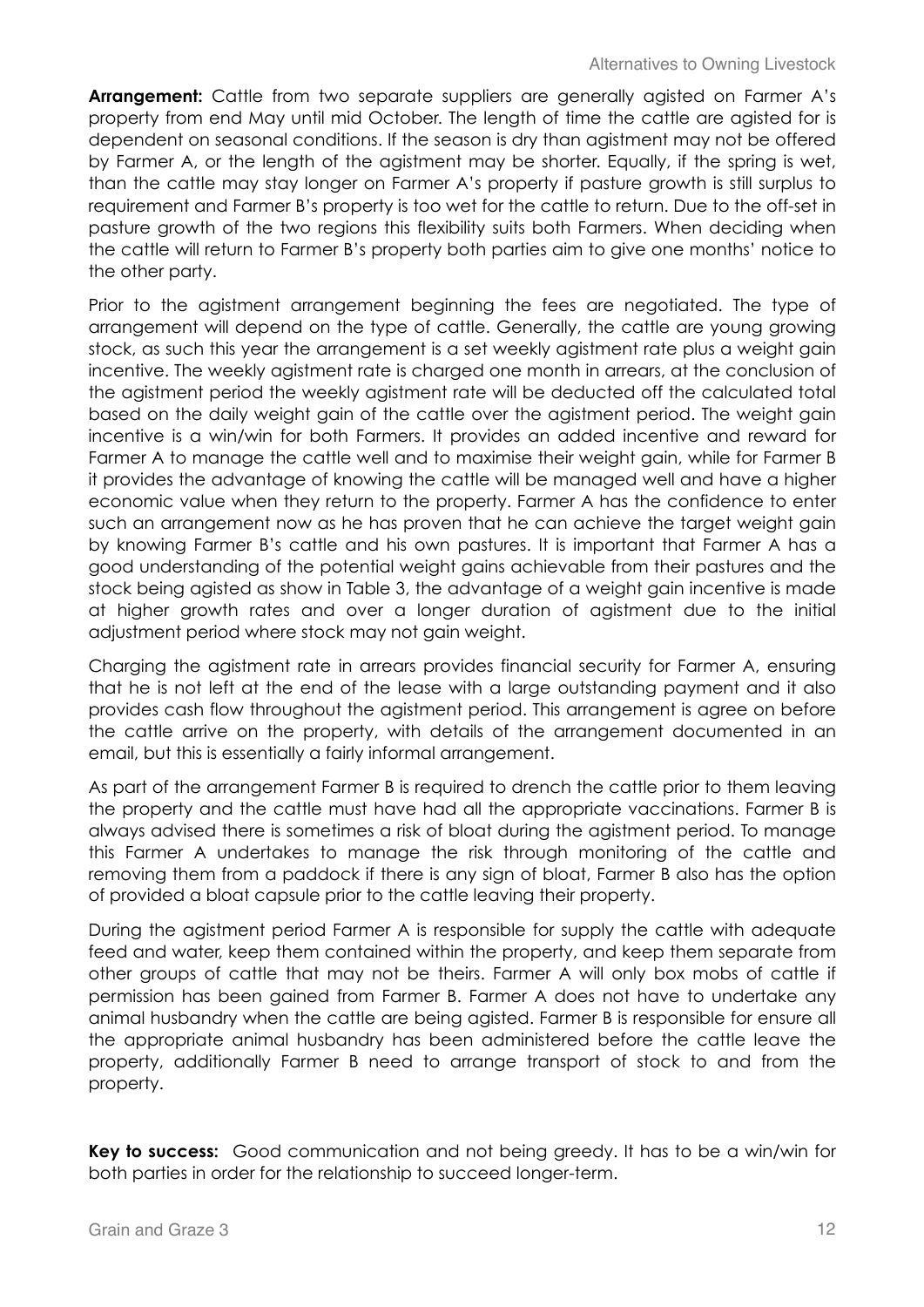Table 3. Example of potential returns (\$/head) from base rate agistment of \$5/week compared to the returns from a weight gain incentive system (\$1.30/kg of weight gain) for differing agistment times and daily weight gains.

|                        |           |             | Daily weight<br>gain |             |
|------------------------|-----------|-------------|----------------------|-------------|
| No. weeks<br>agistment | Base rate | $0.9$ kg/hd | $1.0$ kg/hd          | $1.1$ kg/hd |
| 16                     | 80        | 115         | 127                  | 140         |
| 18                     | 90        | 131         | 146                  | 160         |
| 20                     | 100       | 147         | 164                  | 180         |
| 22                     | 110       | 164         | 182                  | 200         |

\*Agistment rates vary depending on the season, the type of feed available, and regional demand. It is assumed no weight gain is achieved in the first two weeks as the stock adjust to the property and forage available.

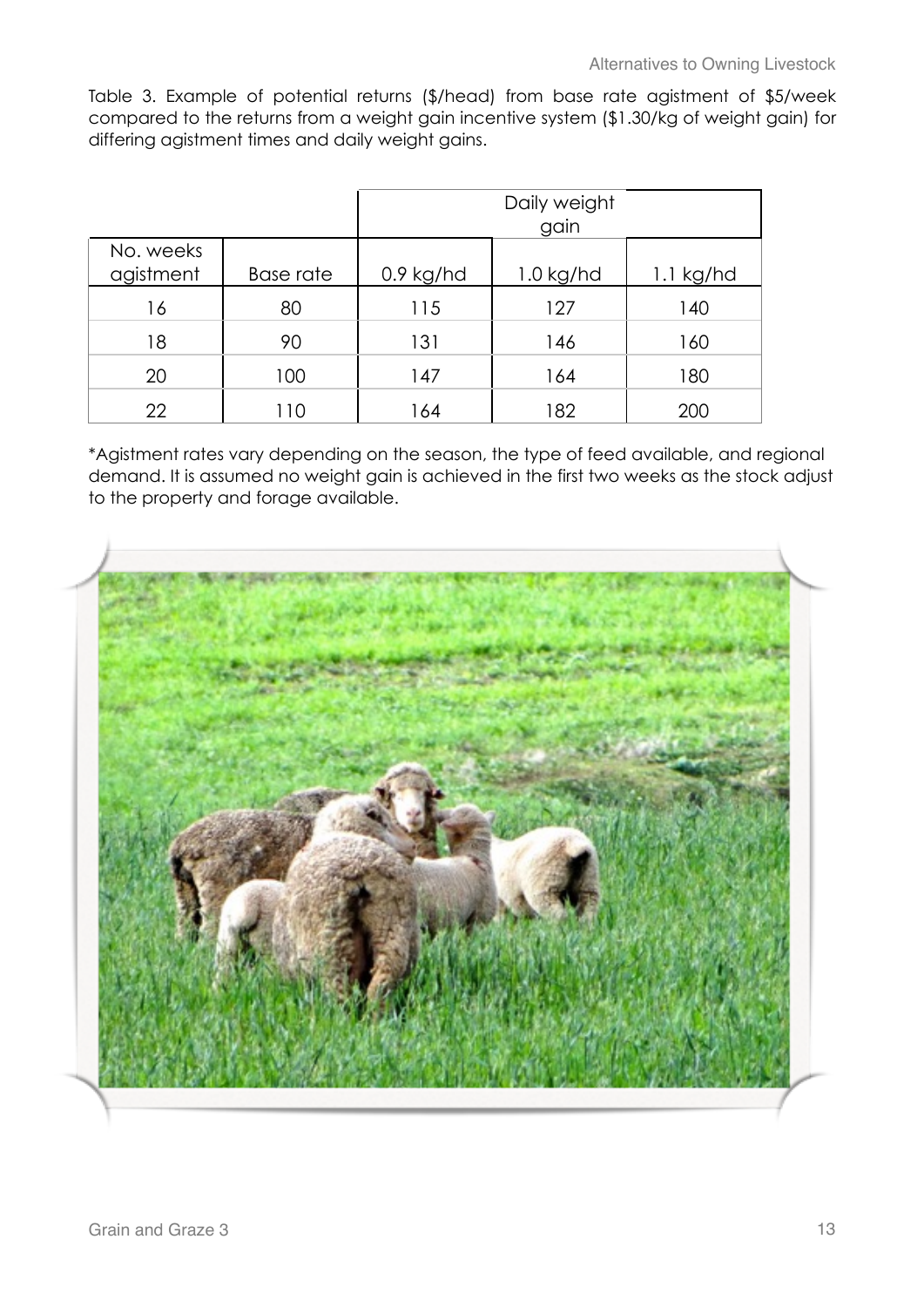## **Share farming**

Share farming can be a good option where someone is looking to establish a farming business, or expand their business, and have low availability of capital. This arrangement is unlikely to be as profitable as leasing for the non-asset owner (share farmer), but it allows business expansion or development with little or no capital outlay, and is low risk. It also provides an opportunity for knowledge transfer, as the two parties are working together in a share farming arrangement. For the asset owner, it allows them to have much greater control over the asset than a leasing arrangement. They also share in the upside of seasons and/or markets. The downside of a share farming arrangement for the asset owner is they also share the risk in a poor season, as opposed to a leasing arrangement where they have a guaranteed income over the life of the lease.

Trust and good communication are essential to the success of share farming arrangements, as there is a lot more involvement of the owner than in a leasing arrangement.

Consideration needs to be given to the formality of the agreement, controls in the event of an unexpected occurrence such as disease or pest outbreak (lice, footrot, disease – both livestock and pasture), or a natural disaster including flood, fire, drought. These events can have significant impacts on the productivity of livestock/feedbase, and therefore the profit to each party. In some cases, it may be worth considering a Force Majeure clause (an act of God type coverage) in the contract for events that are not the fault of the non-livestock owner.

The share farming case study is a good example of how with trust and communication a successful long-term share farming agreement can be achieved. The budget created, based on case study information, shows similar return for each party before overheads, interest and lease costs (Table 3). In determining the value of share farming for each party, they would need to consider the return on investment and risk of this option compared to a range of alternatives. For the asset owner, this could include comparing share farming to leasing, employing staff, and selling and re-investing the value of the asset off-farm for the same time period. For the share farmer, this comparison could include leasing or working off-farm.

#### *Share farming case study, perspective of the non-owner (referred to as Farmer A)*

**Background:** The owner of both the land and stock has a property they farm in another region. This party will be referred to as Farmer B. The non-owner (Farmer A) has a property in the same region. Prior to the current arrangement, the property was run by a farm manager. At the end of that period the owner decided to lease out the property. After discussions involving both parties, a share farming arrangement was suggested, and after further discussion it was agreed on.

At the beginning of the arrangement, Farmer A did budgets for both a leasing and share farming arrangement, and the profits were similar for the two options. The budgets were not fantastic, and historically it was not the best property in the area, but the budgets were good enough to try the lower risk strategy of share farming. Based on the budgets and history of the property, they would not have leased it as they considered it too high a risk. Subsequent to the start of the share farming arrangement, livestock prices increased, and this would have made leasing more profitable.

The original formal arrangement was for 3 years with an opt out option after the first 12 months. The share farming arrangement has now been in place for 6-7 years.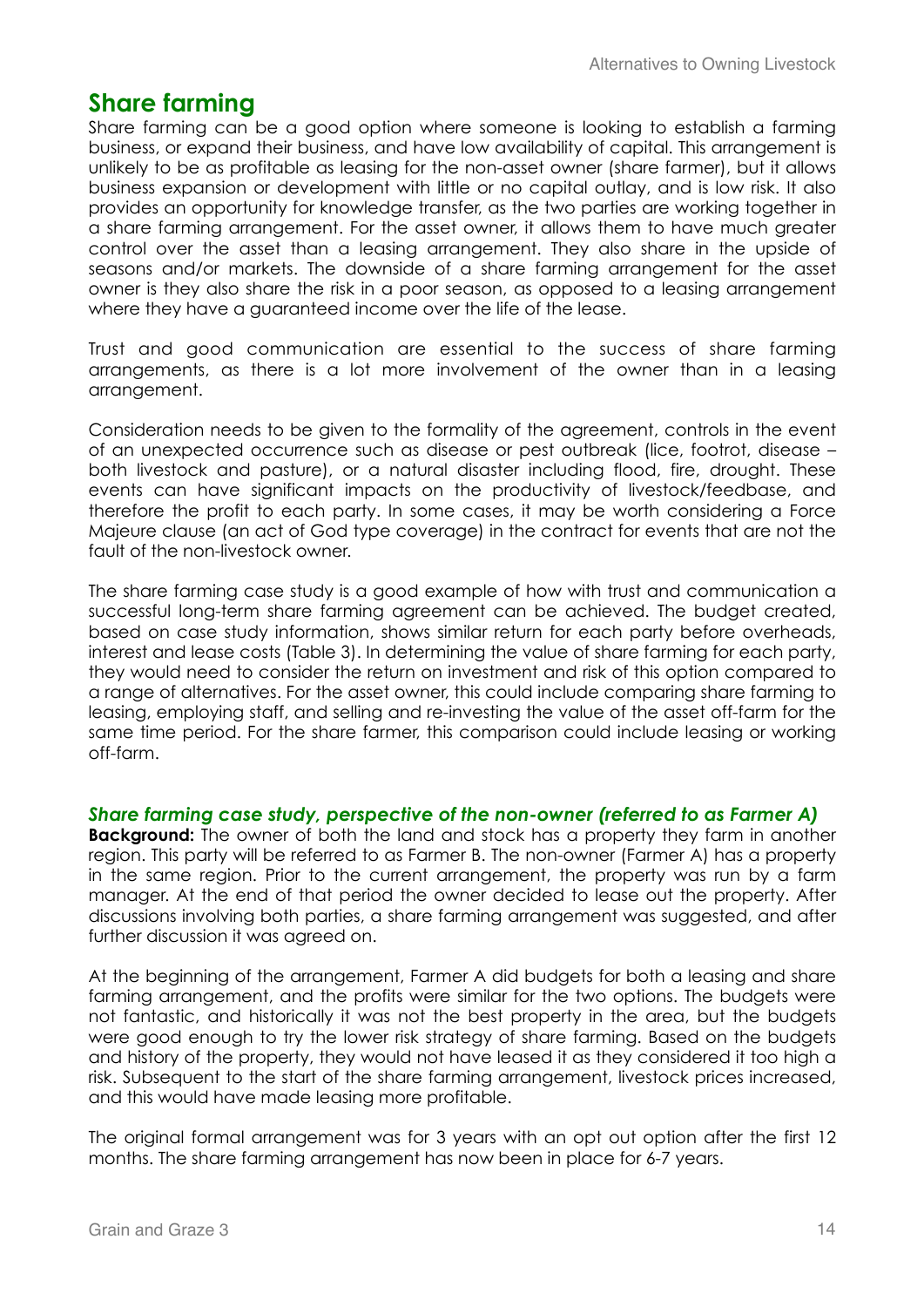**Driver:** Share farming allowed Farmer A to expand the business without the capital outlay required to purchase stock and pay the lease cost. The main reasons, from Farmer A's perspective, for entering into this arrangement initially, was the low capital outlay and low risk. If they have a bad season from a price or production point of view, then both parties share the risk. The determinates Farmer A used to decide if the arrangements would be a good economic proposal were profit and required capital outlay.

**Arrangement:** The property and livestock owner, Farmer B, provides the livestock, the replacement livestock and the land. Farmer B is also responsible for capital improvements. In this situation the property owner has been good at capital improvement, fixing up fences and sheds. Farmer B holds standard farm insurance and public liability insurance. Farmer B also provides the OJD vaccination as it is considered part of the sheep, but Farmer A administers the vaccine.

The non-owner, Farmer A, provides all the operating costs, the labour, and the day-to-day management and decision making. Farmer A also holds public liability insurance on the share farming property.

The decision-making that both parties are involved in is the purchasing of merino ewes. Generally, Farmer A organises the transaction and Farmer B provides the budget and pays the costs. They also concur over capital improvements and, to a lesser extent, the sale of lambs.

They have currently not done a lot of pasture renovation, but the small amount they have was done in a split cost arrangement. Farmer B provided the seed and chemicals, while Farmer A provided the labour and machinery.

The share farming profits are distributed in the same way each year. Farmer B retains all the ewe progeny of the 1<sup>st</sup> cross breeding enterprise, and these become the replacements for the  $2<sup>nd</sup>$  cross breeding enterprise. The  $1<sup>st</sup>$  cross wether lambs are split between the two parties, 45% to Farmer A and 55% to Farmer B. All the 2<sup>nd</sup> cross lambs are split between the two parties, 45% to Farmer A and 55% to Farmer B. All the wool is retained by Farmer A. Based on the original budgets, Farmer A has just over half of the income.

At the end of the season, when all the sale stock have been sold, Farmer A and B then go through the remaining stock together. The split is based on the same aforementioned percentage splits to each party. Each party then does what they feel is best with their portion.

There are no formal or specific arrangement in place should the two parties have a disagreement. Where there have been disagreements in the past, they have been resolved through discussion.

There are no arrangements currently in place in the event of a catastrophic event. If something were to happen both parties would sit down and discuss how best to resolve the situation and agree on the cost to each party.

The initial arrangement had an opt out clause after 12 months into the contract. This was important, as the two parties did not know each other when they originally entered into the share farming arrangement. The clause allowed either party to opt out of the arrangement after the first 12 months if they felt the arrangement was not working. This provided Farmer B the confidence to enter into the contract.

The only current requirement of the contract for Farmer A is a minimum amount of Phosphorus fertiliser that needs to be applied each year; they tend to apply more than is required.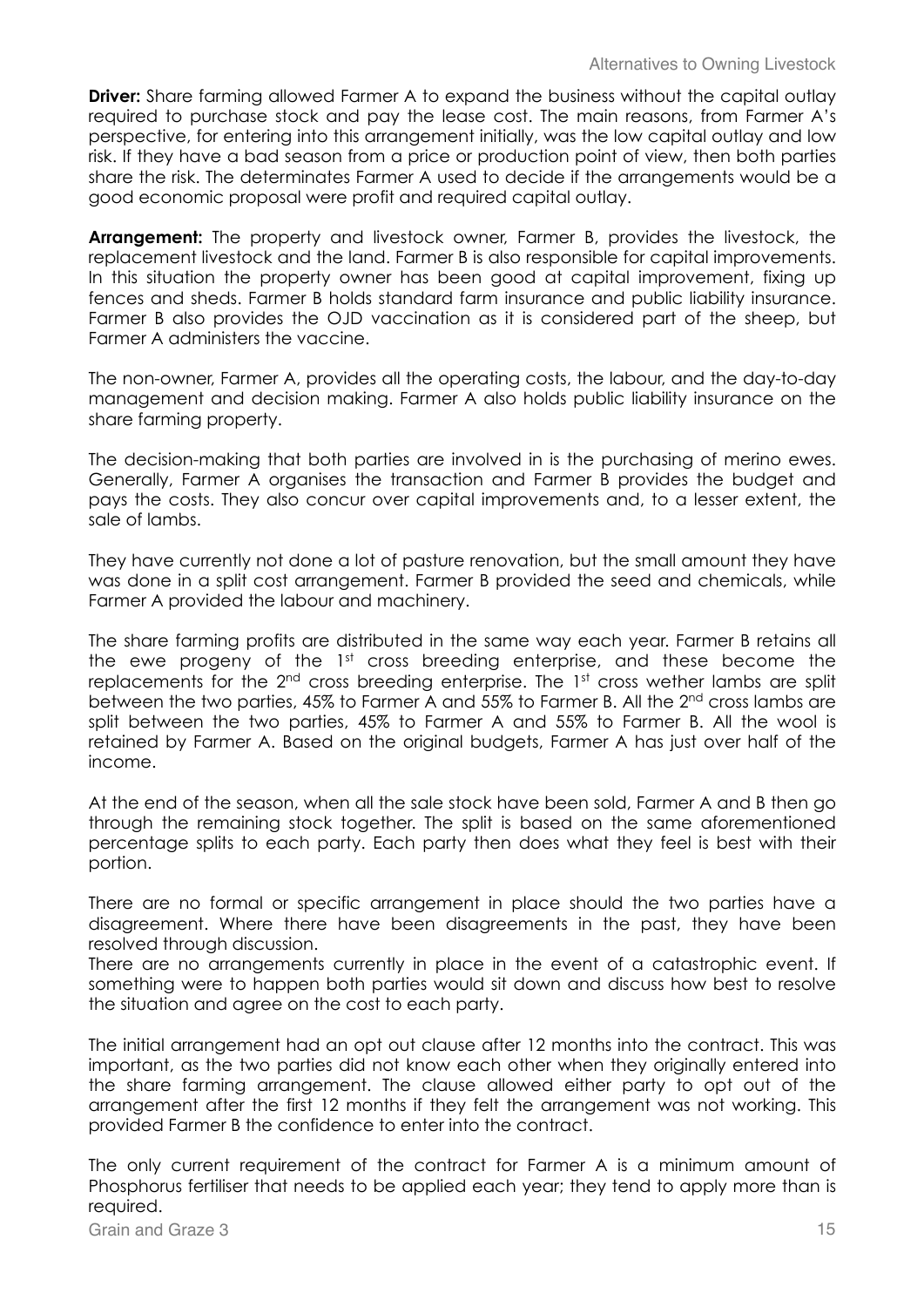If either party wants to change some part of the arrangement, they have a phone or face-to-face discussion and work through the issue. They work out the best approach together, so it is also a flexible arrangement. This is possible due to the level of trust and good level of communication between the two parties.

#### **Selecting/purchasing livestock:**

Ewe purchasing – Farmer B is more involved in purchasing merino ewes than other management decisions. This involvement is mainly deciding the numbers required and the budget. Merino ewes are purchased each year. The process is that Farmer A and B discuss the numbers and budget. Then Farmer A contacts the stock agent and provides the details of what they need. The stock agent provides details of what is available to Farmer A, and then Farmer A and B discuss the options. Farmer B has the opportunity to look at some photos, and if they are local sheep then Farmer A would go and have a look.

Ram purchasing – Farmer A manages the ram purchasing, which is done through local ram actions. There are no stipulations from the owner (Farmer B), and he is comfortable with leaving the decision making to Farmer A. Farmer B does provide a budget (ie an average price per head). Before purchase, Farmer A and B discuss how many rams they need to buy. The rest is up to Farmer A.

Selecting stock - Currently all 1<sup>st</sup> cross ewes bred are retained, except anything that is lame or otherwise unsuitable (eg dry or broken mouth ewes). The aim in the next couple of years is to be in a position where they are able to sell some ewes. They will either sell some young ewes, or more likely cast for age ewes. When they get to that stage, for the first few years at least, it will be something that is discussed between the two parties. However, the majority of the transaction will probably be done between Farmer A and the stock agent.

*Note of caution: In this case study the owner of the sheep is not necessarily protecting the quality of the sheep genetics. In a breeding operation it is important to protect the quality of the genetics. This can be achieved by having involvement or control over the purchase of sires, and replacement ewes. In a self-replacing situation, it is important that the*  replacement ewes are grown out properly to ensure the quality and capability of the flock is maintained. At the end of the share farming period, or any time within the share farming period that the genetic capability of the livestock needs to be the same as at the *start of the arrangement. If not, there needs to be a clause in the contract to the effect, that the livestock owner is compensated by any loss in value of the livestock due to lower genetic value, lower market value (where stock are poorly grown out and fertility/wool yield is compromised) or the age of the flock is higher. In a completely terminal operation (no replacement animals are retained) than the situation in the case study maybe ok.*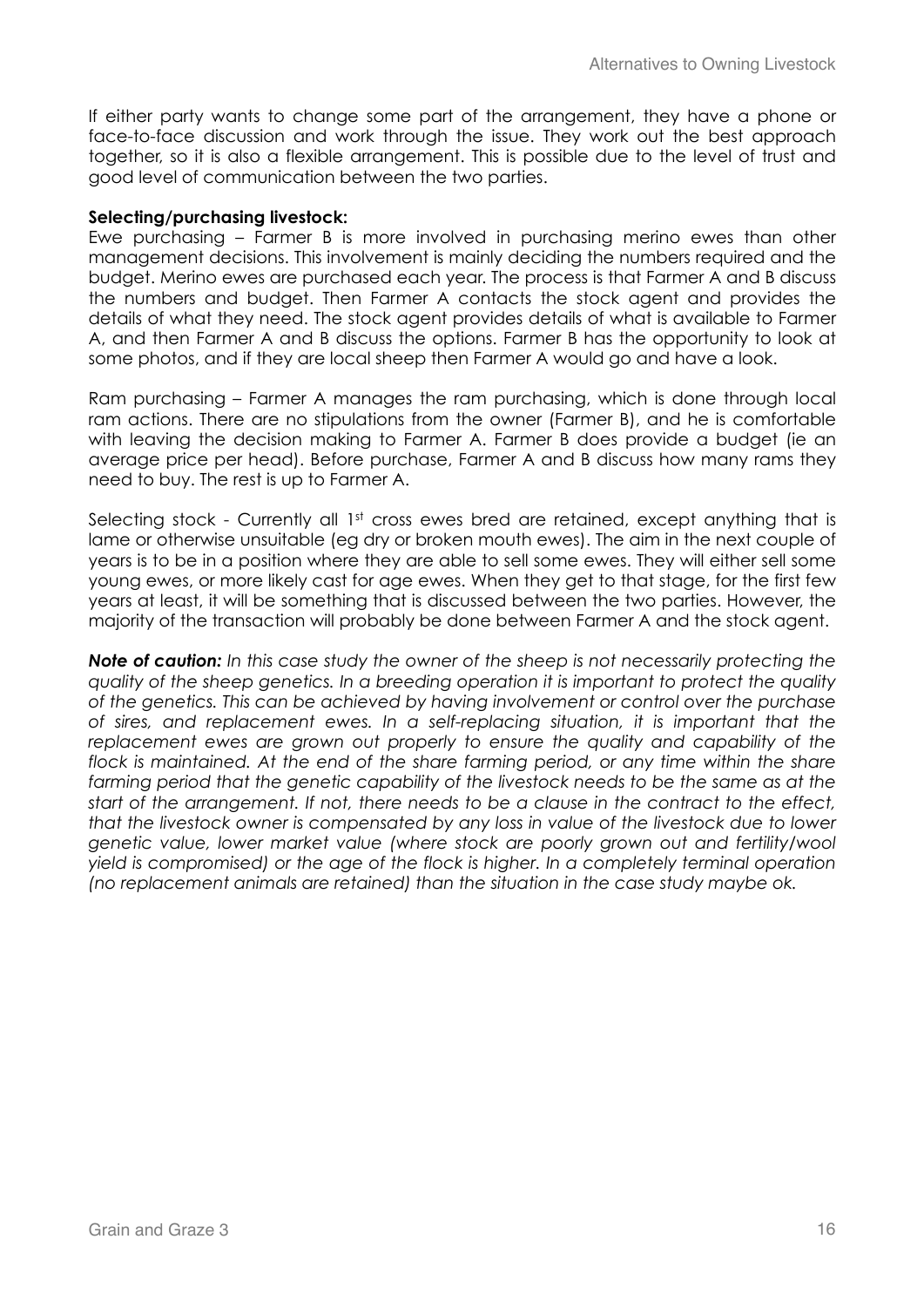**Benefits for the other investing party:** The share farming arrangement has enabled them to expand their business to a self-sufficient level without having to rely on off-farm income or capital outlay. Share farming did not require a loan/mortgage, however a leasing arrangement would have. The format was also relatively low risk, as seasonal production and price risk is shared.

**Key to success:** Trust, communication, having the 12 month opt out clause in the original contract, and having a formal contract in place at the start. It also helps that the two parties are not having to work together all the time - they catch up 2-6 times a year, more in the initial stages, and less now the relationship and trust has been firmly established.

**Other:** For this arrangement to work, there has to be trust and good communication. The reason for the longevity of the arrangement is each party trusts the other, and their communication is good.

Table 3. Share farming example budget showing surplus/ha before overheads, interest and lease payments. The budget is based on the arrangement outlined in the share farming case study for a 647 ha property, running 3000 breeding ewes.

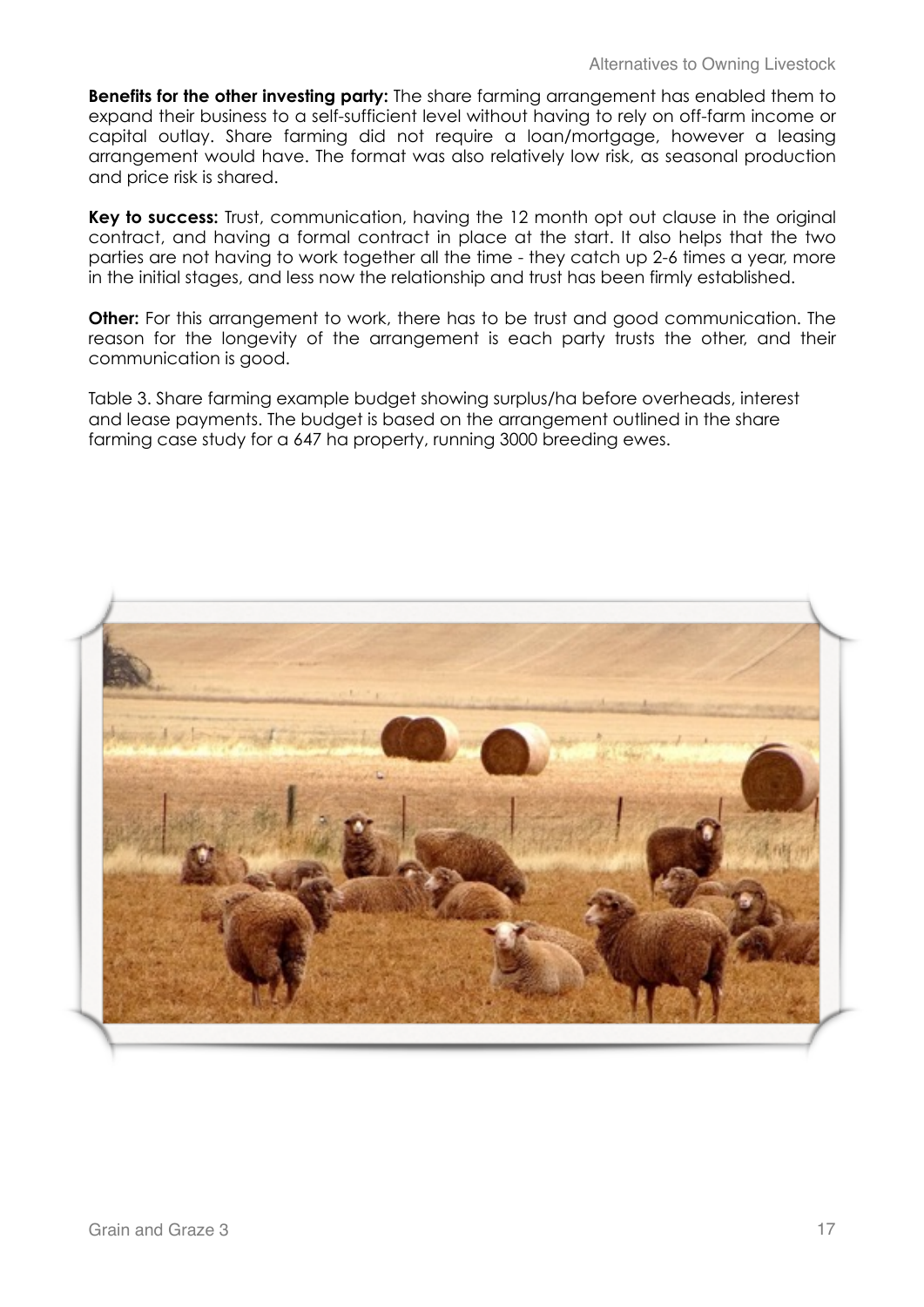| Income                          | No.      | Price/hd       | Owner                      | <b>Share farmer</b> |
|---------------------------------|----------|----------------|----------------------------|---------------------|
| 1st cross ewe lambs*            | 500      | 120            | 60000                      |                     |
| 1st cross wether lambs          | 500      | 80             | 22000                      | 18000               |
| 2nd cross lambs                 | 2400     | 100            | 132000                     | 108000              |
| Merino wool                     | 1000     | 35             |                            | 34976               |
| 1st cross wool                  | 2000     | 21             |                            | 42230               |
| Crutching                       | 3000     | $\overline{2}$ |                            | 6000                |
| <b>Total Income</b>             |          |                | \$214,000.00               | \$209,206.00        |
|                                 |          |                |                            |                     |
| <b>Expenses</b>                 | No.      | Cost/hd        | Owner                      | <b>Share farmer</b> |
| Replacement ewes                | 480      | 150            | 72000                      |                     |
| Replacement rams                | 10       | 800            | 8000                       |                     |
| Shearing and crutching          | 3000     | 6              |                            | 18000               |
| Animal health                   | 3000     | $\overline{2}$ | 3000                       | 3000                |
| Selling costs (5%)              |          |                | 7847                       | 10460               |
| Supplementry feed               | 3000     | 5              |                            | 15000               |
| Freight                         | 3320     | 4              |                            | 13280               |
| Other                           | 3000     | $\overline{2}$ |                            | 6000                |
| Capital improvement (per<br>ha) | 647      | 5              | 3235                       |                     |
| Insurance (per ha)              | 647      | 7 & 5          | 4529                       | 3235                |
| Labour                          |          |                | 4000                       | 40000               |
| Sale of CFA ewes                | 420      | 70             | 2940                       |                     |
| <b>Total Expenses</b>           |          |                | \$102,611.00               | \$108,975.30        |
|                                 |          |                |                            |                     |
| <b>Surplus</b>                  |          |                | 111,389.00<br>$\mathsf{S}$ | 100,230.70<br>\$    |
| Surplus per ha                  | \$172.16 | \$154.91       |                            |                     |

\*Note: The \$60,000 1st cross ewe lamb income is in non-cash form.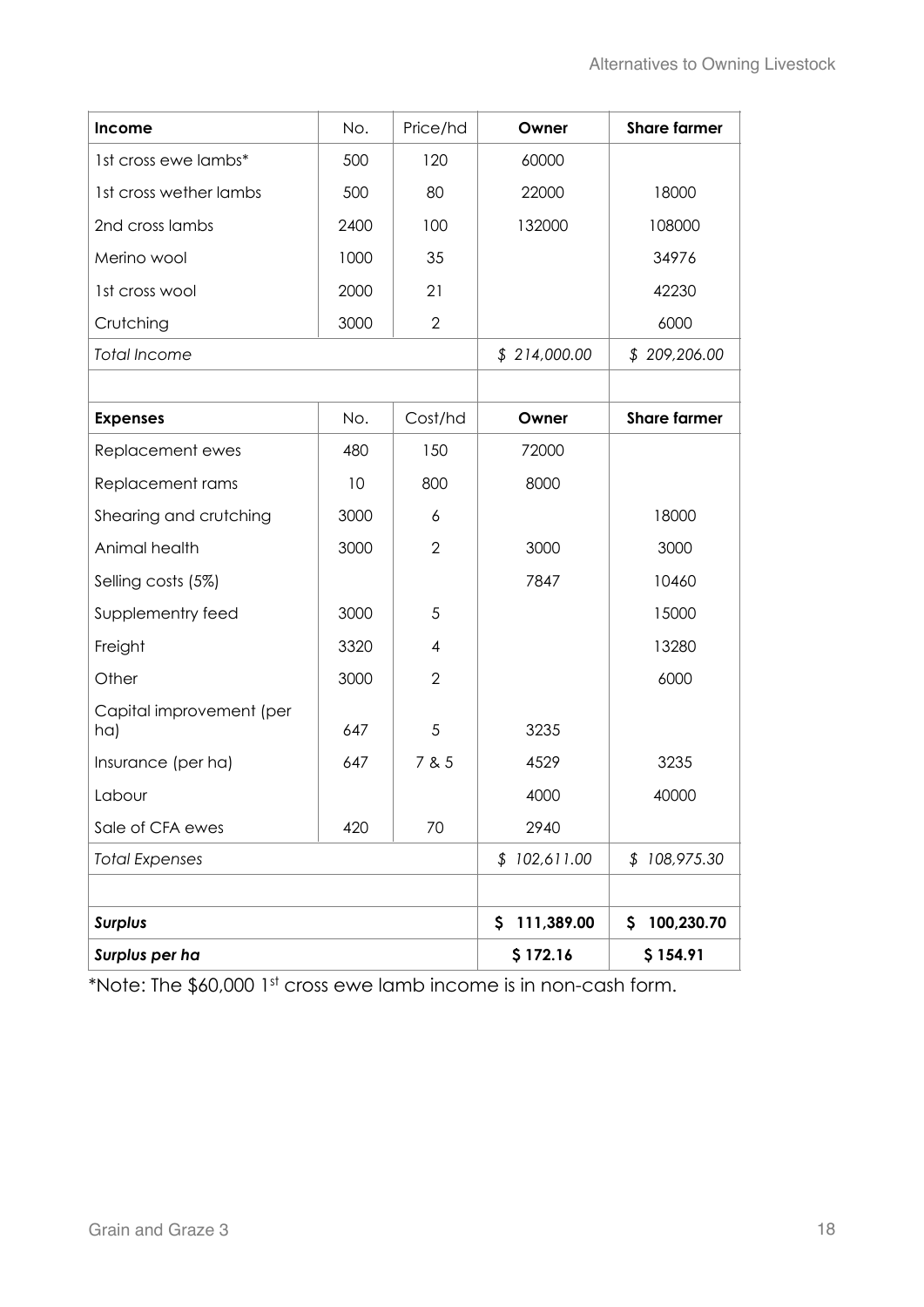## **Livestock Leasing**

Leasing livestock is the most complex of the arrangements addressed in this report. Historically, the author is aware only of one such arrangement in red meat production systems, which involves cattle.

However, this does not preclude this option from potential consideration. This arrangement is likely to be an attractive option where the owner of the livestock (lessor) wishes to exit the livestock industry for a period of time. Leasing would allow them to do so without having to sell the genetic base they have developed, and therefore they retain the option of returning to the livestock industry at a later date without the capital outlay or having to re-establish the genetic base. Leasing livestock is likely to appeal to someone (the lessee) wishing to develop equity within a livestock enterprise without the upfront capital outlay. For example, it may suit where a business wishes to expand, but for risk management/economic reasons it is best to do it in phases. The first phase would be to purchase additional land and lease livestock for 3-5 years. This reduces the upfront cost of having to buy the land and livestock at the same time. The aim at the end of the lease, the second phase, would be to use the equity gained from the livestock lease to purchase stock.

As with any of the three arrangements reported, for this arrangement to succeed in the long term it needs to be a win/win situation for both parties. For the lessee, the aim in entering into a livestock leasing arrangement would be to own the value of the livestock by the end of the lease period (with most leasing arrangements likely to be 3 years). In order to achieve this in a leasing arrangement, a range of important factors need to be considered, and a proper economic evaluation undertaken to determine the true value of the investment.

As with share farming, consideration needs to be given to arrangements and controls in the event of an unexpected event, such as disease or pest outbreak (lice, footrot, Johne's disease, drench resistance), or a natural disaster including flood, fire, drought. These events can have significant impacts on the productivity of livestock, and therefore profit to the lessee, but also the value of the livestock to the lessor. In some case it may be worth considering a Force Majeure clause (an act of God type coverage) in the contract for events that are not the fault of the lessee - for example an exotic disease outbreak.

#### *Things to consider when developing or entering into a livestock leasing arrangement:*

- 1. What is a fair way to determine the lease value of the livestock? However this is determined it needs to be based on something that is robust. For example, basing the lease value on the National Trade Lamb Indicator for either trade lamb, heavy lamb or mutton, depending on the enterprise type being leased (http:// www.mla.com.au/Prices-and-markets/Market-reports-and-prices).
- 2. The length of time of the leasing arrangement. Most land lease arrangements are 3 year terms, it is likely that a livestock lease would be a similar timeframe. The length of this timeframe is an important consideration for the lessee. Analysis and experience of these arrangements have shown that if there is a bad year in any of the three years, the lessee will end up making no money. This is because the other two years would need to make up for the loss in the bad year. Therefore, from a lessee perspective a longer lease arrangement would be better for risk minimisation (1 bad year in 5 can be more easily buffered than 1 in 3). This also comes back to understanding the agro ecological zone you are farming in and the realistic likelihood of a poor season occurring, and an understanding of market price fluctuations.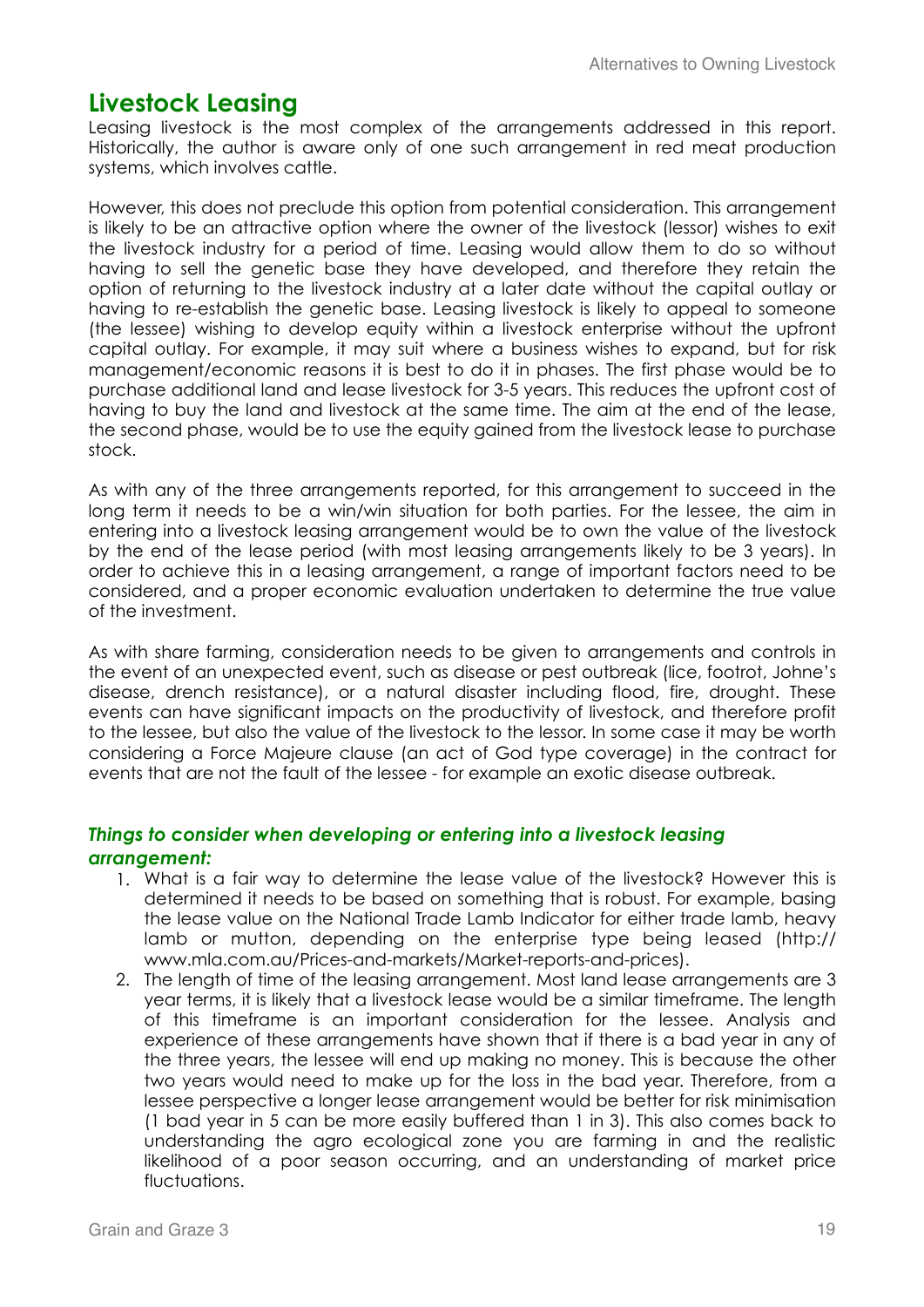#### *Things to ensure are covered if you are the livestock owner:*

- 1. That the person leasing is a good producer and livestock manager. This is very important, as livestock only have value if they are healthy, productive and well managed.
- 2. If it is a breeding operation, protecting the quality of the genetics is important. This can be achieved by having involvement or control over the purchase of sires, and replacement ewes. In a self-replacing situation, it is important that the replacement ewes are grown out properly to ensure the quality and capability of the flock is maintained. At the end of the lease period, or at any time within the lease period, the genetic capability of the livestock needs to be the same as at the start of the leasing arrangement. If not, there needs to be a clause in the contract to the effect, that the livestock owner is compensated by any loss in value of the livestock due to lower genetic value, lower market value (where stock are poorly grown out and fertility/wool yield is compromised), or the age of the flock is higher. This is not an ideal situation, as valuing this decline is very difficult. Instead the owner should be involved in maintaining the genetics from the start.
- 3. If the operation is a terminal lamb breeding operation, covering for depreciation of the ewe is important. Over time and breeding seasons, the value of the ewe becomes lower. So if the owner takes back the ewes at the end of the lease, or at any point in time of the lease, the depreciation of the ewe needs to have been accounted for.
- 4. In any leasing operation, deaths need to be covered.
- 5. In any leasing arrangement, the livestock owner needs to be aware of the return on capital. (What you get out of the investment arrangement).

A livestock leasing example budget has been prepared based on the following scenario (Table 4). The livestock lessee has purchased a 200 ha property with a stocking rate of 10 dse/ha. They are considering leasing ewes for 5 years rather than purchasing them in year 0. The aim for the lessee is to own the value of the stock by the end of the 5 year lease. The example shows a cumulative surplus of \$115,436 at the end of the 5 year lease. Based on a ewe purchase price of \$140 per head (\$140,000 for 1000 ewes), the amount at the end of the lease is lower than the value of the stock. Importantly, the lessee also need to consider the risk of having a poor season, which would further reduce the total surplus in year 5. The budget highlights the risk of this option for the lessee, and the lessee needs to consider other options, including purchasing livestock in year 0.

In this example, the lease cost per ewe has been calculated based on a 5% return on capital, and allowing for depreciation and deaths (Appendix 2.2). The example provides a reasonable return on investment for the livestock owner, however, it is important the livestock owner considers the risks and ensures they have covered themselves as per the points 1-5.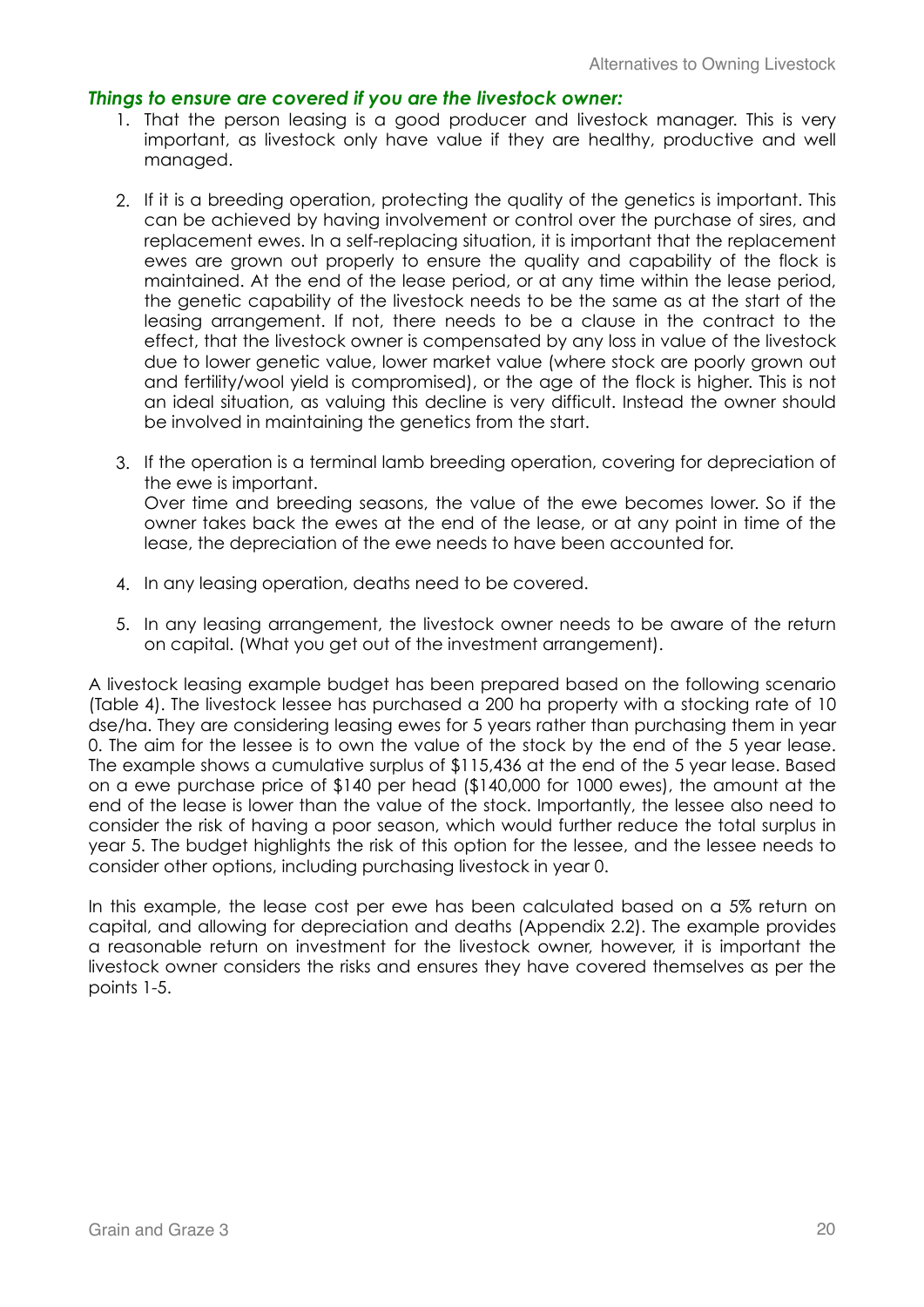Table 3. Livestock leasing example budget base on a scenario of purchasing a 200 ha property (50% of which is financed at 7.5% over 20 years), and leasing 1000 ewes for 5 years. (A breakdown of ewe running costs is provided in Appendix 3.1 and the calculation of the ewe lease rate is provide in Appendix 3.2).

| Area                                                        | 200  | 10 dse/ha  |             |           |           |           |               |           |
|-------------------------------------------------------------|------|------------|-------------|-----------|-----------|-----------|---------------|-----------|
| Expenses                                                    |      |            | \$ per Unit | Year 1    | Year 2    | Year 3    | Year 4        | Year 5    |
| Lease Ewes                                                  | 1000 | 1.5yo ewes | $-22$       | $-22400$  | $-22400$  | $-22400$  | $-22400$      | $-22400$  |
| <b>Purchase Rams</b>                                        | 15   | rams       | $-800$      | $-12000$  |           |           |               |           |
| Running Costs*                                              | 1000 | per ewe    | $-30$       | $-30000$  | $-29400$  | $-28812$  | $-28236$      | $-27671$  |
| Fertiliser                                                  | 20   | tonne      | $-350$      | $-7000$   | $-7000$   | $-7000$   | $-7000$       | $-7000$   |
| Principal & Interest Costs (7.5% on 345,000 over 20<br>yrs) | 200  | hectares   | $-169$      | $-33800$  | $-33800$  | $-33800$  | $-33800$      | $-33800$  |
| Lessee O'hds (Ute, Fuel)                                    | 200  | hectares   | $-25$       | $-5000$   | $-5000$   | $-5000$   | $-5000$       | $-5000$   |
| Labour                                                      |      |            | $-12000$    | $-12000$  | $-12000$  | $-12000$  | $-12000$      | $-12000$  |
| <b>Total Expenses</b>                                       |      |            |             | $-122200$ | $-109600$ | $-109012$ | $-10843$<br>6 | $-107871$ |

| Revenue                |     |       |     |        |       |       |       |       |
|------------------------|-----|-------|-----|--------|-------|-------|-------|-------|
| Lambs Sales*           | 000 | lambs | 100 | 100000 | 98000 | 96040 | 94119 | 92237 |
| Wool*                  | 000 | ewes  | 40  | 40000  | 39200 | 38416 | 37648 | 36895 |
| Sale of CFA 6.5yo Ewes |     | ewes  | 60  |        |       |       |       |       |

| Total Income              | 140000    | 137200    | 34456     | 131767        | 129132    |
|---------------------------|-----------|-----------|-----------|---------------|-----------|
| <b>Total Expenses</b>     | $-122200$ | $-109600$ | $-109012$ | $-10843$<br>6 | $-107871$ |
| Surplus                   | 17800     | 27600     | 25444     | 23331         | 21260     |
| <b>Cumulative Surplus</b> | 17800     | 45400     | 70844     | 94175         | 115436    |

\*Running cost, lamb sale and wool values decline over the 5 year lease reflecting the ewe mortality rate. Depending on the nature of the lease arrangement the number of ewes maybe topped up to maintain the original starting number or the number let decline with natural attrition.

Note: The cumulative surplus could be seen as a return on investment from purchasing the land. There is also some opportunity for capital growth from the land purchase.

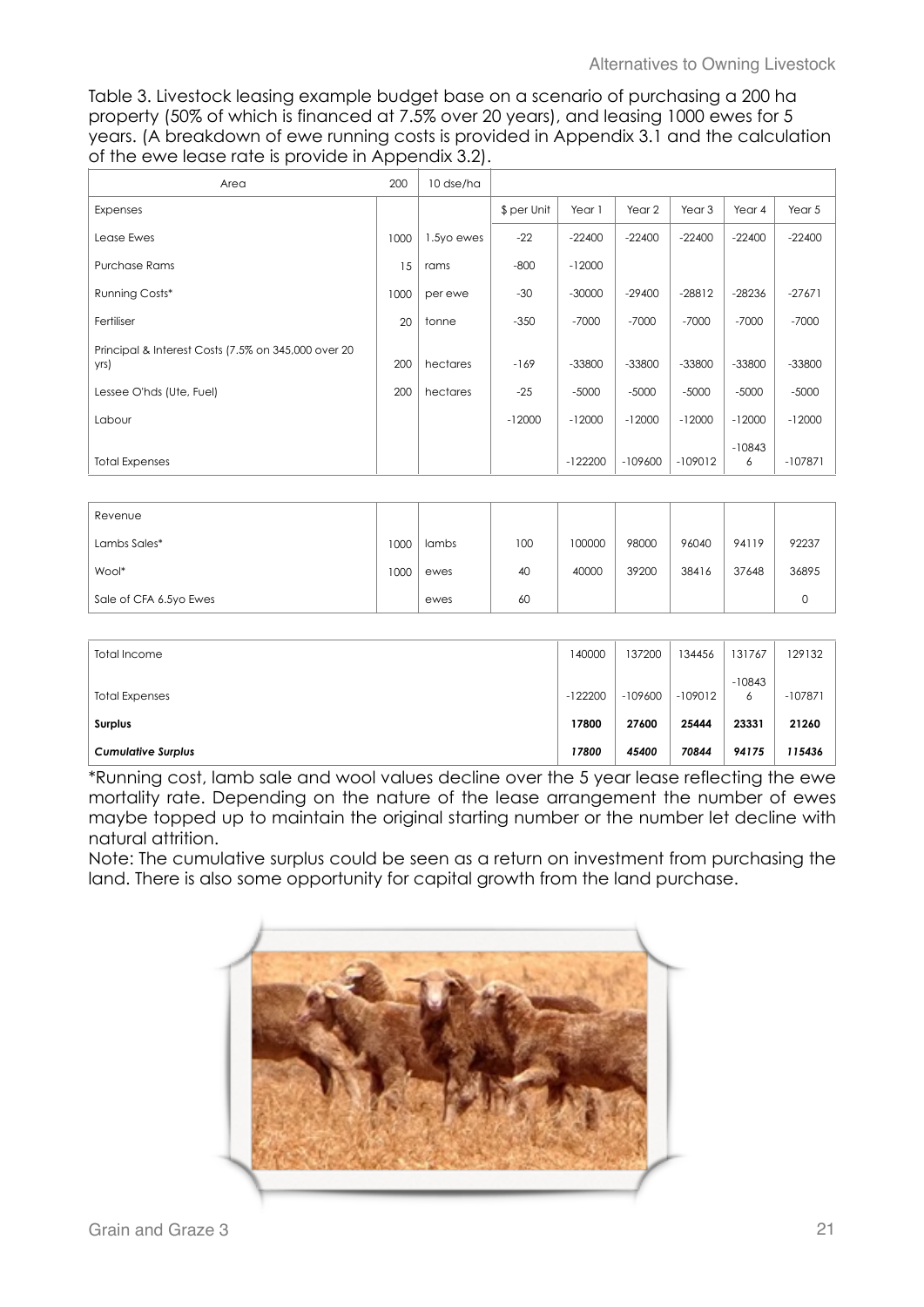## **Building the business with low capital: a case study example**

The case studies on profit sharing, agistment, sharefarming and leasing have all demonstrated how alternatives to owning livestock can allow a business to establish, expand or value add without the need for up front capital. The following case study presents the narrative of a business that has used a range of techniques requiring low upfront capital including agistment stock, leasing and sharefarming land, to build up capital and create a very successful livestock trading business.

The case study property is currently made up of owned, sharefarmed and leased land, 10%, 33%, and 57% respectively. The business does not own any breeding stock, instead they trade stock. They sow wheat, canola and ryegrass and are flexible with the end purpose of the crops depending on the markets for each option. The crops are sown in February/March, with the wheat and canola grazed up until August before being locked up and harvested for grain. However, depending on markets the wheat maybe grazed continuously until the end of the season if it is more economical to finish livestock on the forage then harvest a grain crop. Through this flexible approach they have been able to successfully grow their business to one that trades 8500 head of cattle and 20,000 head of lambs annually, with the business aim to achieving 800 kg/ha liveweight gain per annum.

#### **Backgrounding:**

In the past the business owners used to background stock for other livestock owners with the arrangement based on a price per kg. They undertook this for 4 years. The challenges they found in this system was it was an opportunistic arrangement for the customer. The stock owner controlled the stock type that was coming onto the property and also how long they stayed on the property for. They returns were low, a third of what they currently achieve from trading livestock, and variable, it was not something that was used by the customers each year. It was an opportunistic arrangement for the customer, so if the opportunity wasn't there then the property owner would be left with a resource they couldn't make money out of. It was however, successful in allowing them to get started as they were capital poor. Now they are able to raise their own funds to purchase stock and they have moved from this systems to livestock trading as it provides them move control and the margins are better. This move has also been made possible as lenders have changed their business model from only lending against land as security to now being willing to lend against livestock.

Backgrounding provided them with a start but the arrangement would no longer fit into the flexible business structure they have created. To work it would rely on the livestock owners to be as flexible in their business. For example the property annually sows wheat, canola and ryegrass, if wheat prices reach \$400/t they would be locking their wheat up in August and not grazing the crops out, or alternatively if wheat prices dropped to \$180/t they might graze the crops out and not harvest. This system requires flexibility that backgrounding didn't provide.

#### **Sharefarming:**

For the last 10 years the case study business has been sharefarming with a producer in a different district. This arrangement has developed over time.

Initially the arrangement was the property owner supplied the land and the sharefarmer did all the work, then they share the profits and material costs.

This arrangement has changed and evolved, with everything now done on a costed basis. As such, all the operations, eg sowing, or any labour like loading trucks is charged to the partnership. They found under the original arrangement they were wearing a lot of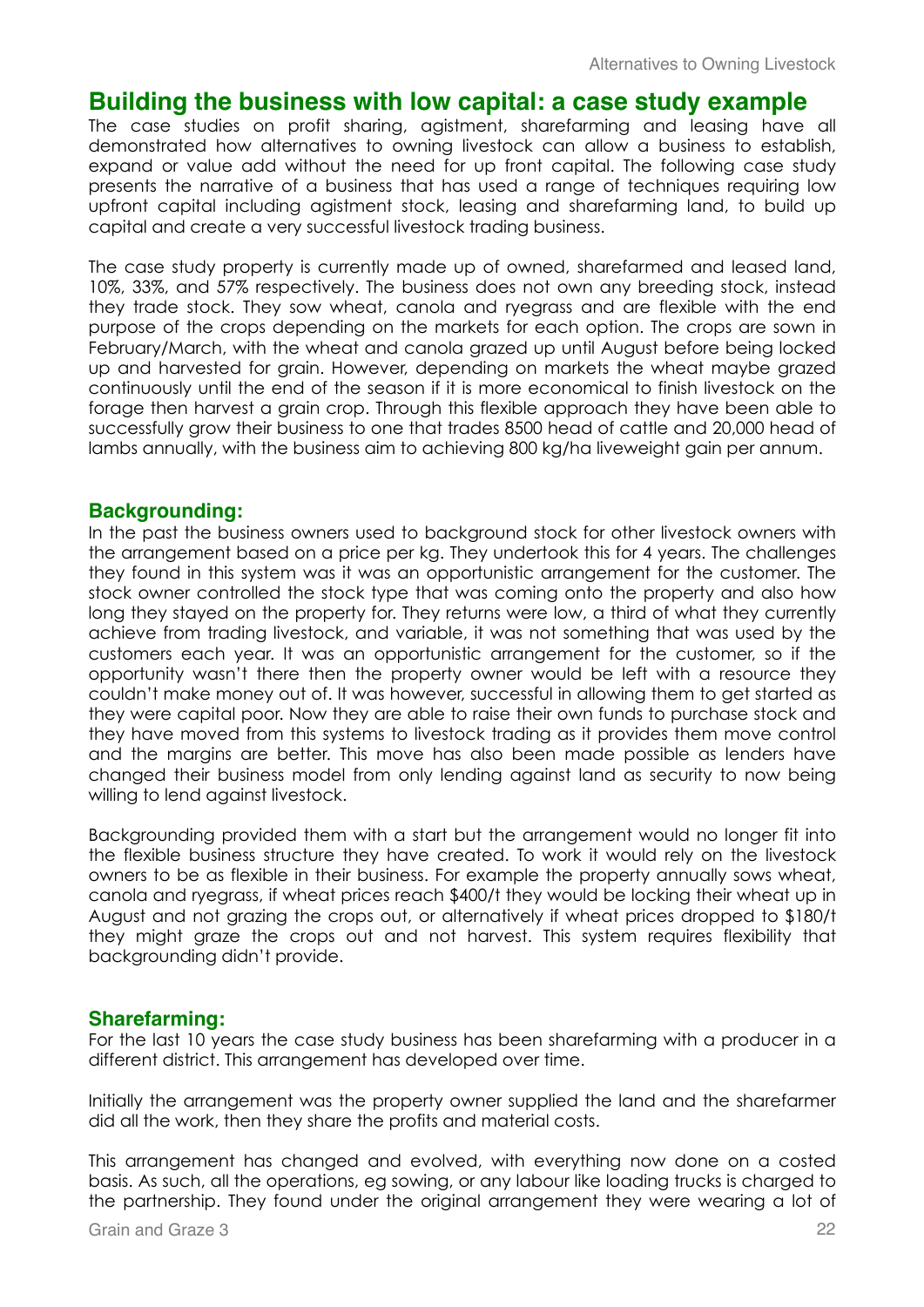hidden cost. The new arrangement makes things a lot more fair and equitable. Hidden cost included a non-appreciation of the cost of running machinery, often there was more spraying or spreading that had to be done than was budgeted for. This was constraining the business, because at times more things had to be done than originally intended and as technology and practices have improved so has the workload. This new arrangement allows them to move with the changes without either partner in the arrangement being adversely affected. Both parties want to achieve the same goal, so they are making decisions based on the best outcome for the business.

The sharefarming is an ongoing arrangement, with the success of the arrangement attributed to the good relationship and good communication the two parties have. There is a formal agreement in place, although it does not have a term written into the arrangement. There reason for this is both parties have agree the moment one of them loses faith in the other the arrangement needs to finish. The arrangement works because of the good relationship they have and it will not work if that is not there. If that was to occur there would be a realisation of losses and they would go their separate ways.

The key to success of the sharefarming arrangement is trust and communication. The communication is critical as what is important to the property owner is not always what is important to the sharefarmer, it's important that each party are aware of what the desired outcome is for the other party. This is also likely to be fluid, and this is why open and ongoing communication is important.

#### **Leasing:**

The case study business also leases land. They find leasing to also be a good option in their business. They have found that when a land owner decides to lease out their property they have expectations of what they want to get out of it. Often it is the desire to have the property left in better order than when the lease started. This is what the case study business offers. They change the land use, they go into a lease and change it from a native semi-improved pasture to a cropping system, while still using livestock. The minimum amount of time they will take on a lease is for 5 years, and will be more inclined to lease where the other party was after an outcome rather than just cash. Having a 5 year lease is important in their business strategy because they are improving the land. They have to put a lot of energy and money into the first year of the lease to improve productivity, therefore they need the remaining 4 years to be able to capatilise on that investment. After the initial 5 year lease they would be happy to go to 1-2 year extensions if the property owner still wanted to lease.

#### **Trading livestock:**

Trading livestock allows a lot of flexibility, and the ability to adapt to the current or expected situation without having to rely on other to make decisions. However, they are now running a much more sophisticated and labour intensive system. They have to work closely with their agents and the processing sector, to ensure they are always finding out what is happening. The decisions they make about the livestock they trade is often driven by forward pricing. They work hard on having forward contracts in place for the livestock. They will often miss out on the highest spot price, but the business they are running is about knowing where they are heading rather than hoping. The risk strategy is to have 50% of the stock contracted, however it is not always possible to do so. In the past they have been more price takers, but now with larger lines of stock they are able to negotiate with the end purchases.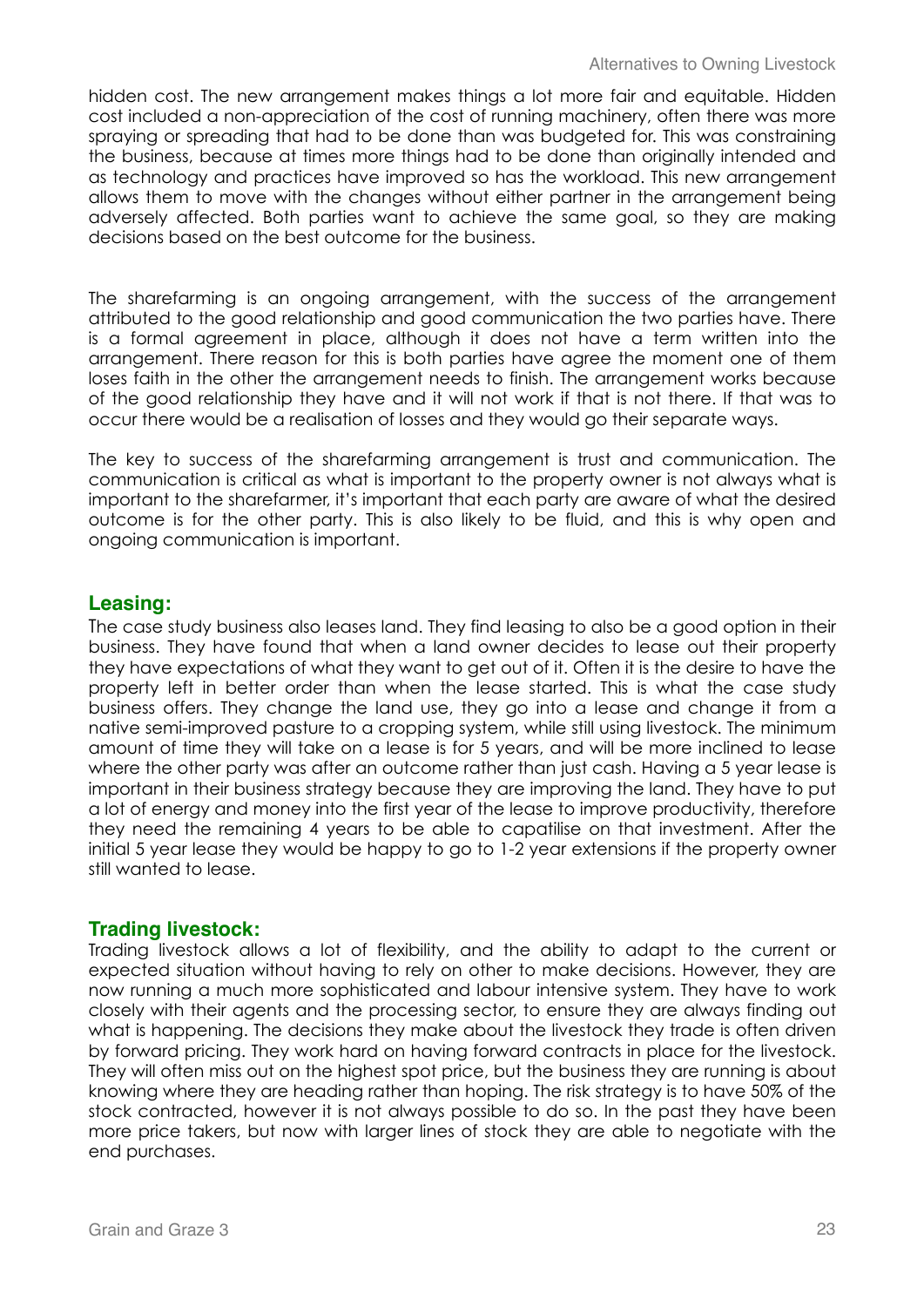When purchasing livestock they generally are buying in from a lot of different sources, the business is similar to that of a feedlot. They do however have criteria when buying. When buying cattle they try to source them from within a 200 km radius of the property, and are careful with the cattle they buy.

They generally only buy vendor breed cattle, they don't like to buy cattle that have been traded multiple times. If they have a poor experience with a particular supplier then they will backlist the source. When buying they have target specifications, these will change depending on what market they are targeting. They are also careful when buying to assess cattle temperament, it is due to the large numbers of cattle they are handling. When buying lambs they have to meet dentition requirements for the lamb classification, as such they will avoid certain regions because they are known to lamb earlier. They buy stock in a range of ways, through actions plus and out of the markets. They don't tend to buy directly off farms, as producers are tending to want to sell through the market with the livestock prices high, but it is something they would like to do in the future.

The business has been trading livestock for 10 years, over this time the business has built up and is continuing to do so. This has a lot to do with capital and being able to sourcing capital for livestock trading. Traditionally this has been hard but it is becoming a lot easier now. The lower interest rates have also helped. They have found it is important in livestock trading to have good cash flow and keep good books. It is always important to know where you are at, and to know your inventory cost. When they buy stock they work them out on a margin basis and they have a trading range. It is all underpinned by liveweight gain. When stock are inducted they are given a management tag and all weights taken on the animal, what treatments they are given, any withholding periods are all recorded electronically against their management tag, so they have full traceability. This allows them to keep track of liveweight gains. In the future, they can see the value in the being able to weigh automatically in the paddock as technologies improve.

They have found the key to success in trading livestock has been having large numbers of stock and creating and maintaining linkages into the sector so you are always finding out what is going on. "The more stock you have and the more conversations you have the more you find out what is going on. It is not a lazy business or a sedentary business you have to actively manage the people and need to stay ahead of the game."

#### **Key to success:**

Their key to success has been always having an open mind as to the best use for the feed they grow. Their strength in being a trading enterprise is the ability to move between enterprises and capitalise on markets. They still have rotations within the crops they sow, but they are not constrained in thought to keeping on running the same enterprise.

#### **Summary:**

This case study has demonstrated how it is possible to have low capital and use options including alternatives to owning livestock, sharefarming and leasing to build a successful business from a low capital base.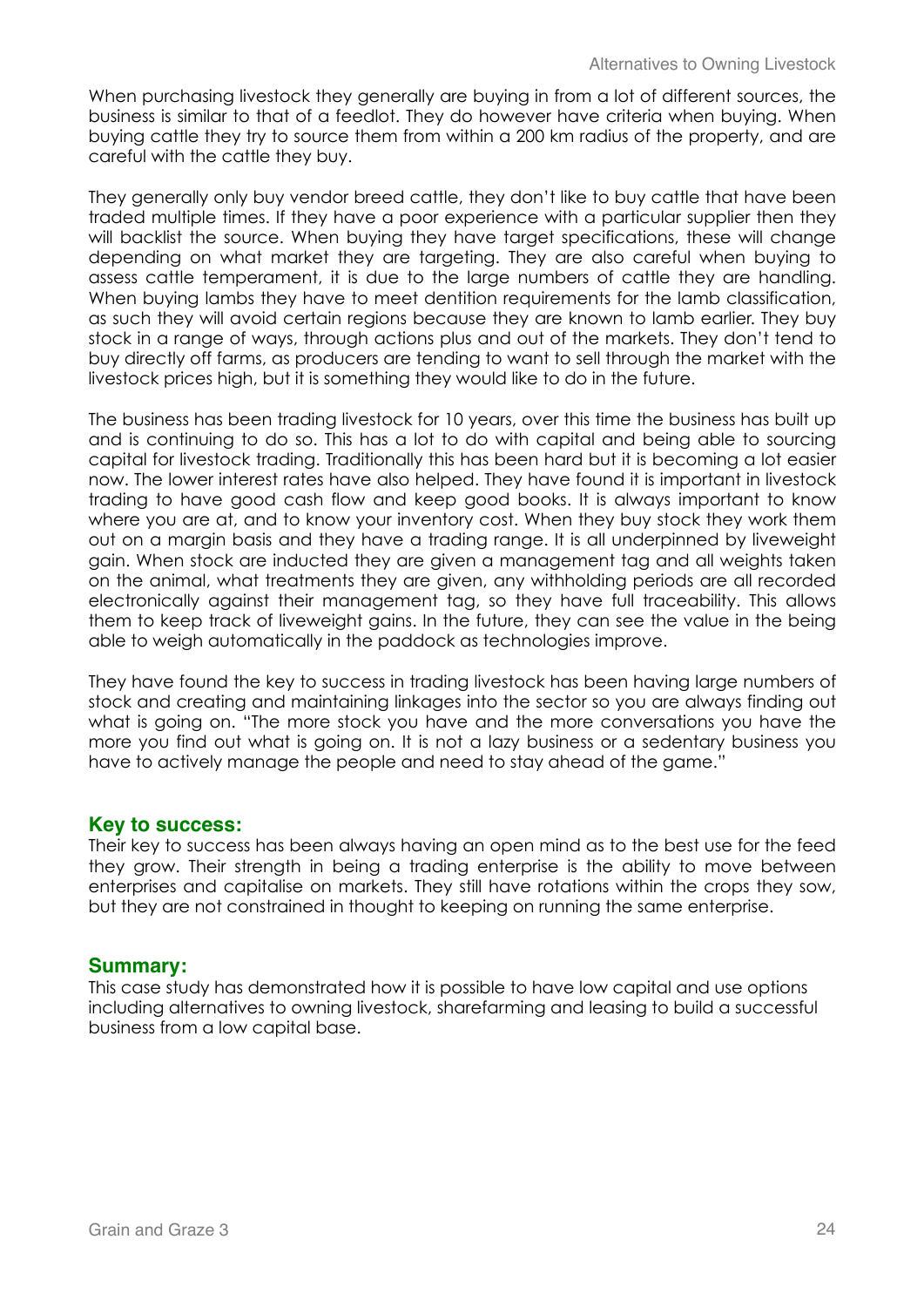## **Appendix**

**1.1** An 8 year profit sharing budget based on the arrangement outlined in the profit sharing case study. Store lambs are valued in November and sold in April the following year as prime lambs.

|                                                        |      |                | Year           |                |                |                |                |                |                     |
|--------------------------------------------------------|------|----------------|----------------|----------------|----------------|----------------|----------------|----------------|---------------------|
|                                                        |      | 2014           | 2013           | 2012           | 2011           | 2010           | 2009           | 2008           | 2007                |
| Store value*                                           |      | 52             | 49             | 67             | 94             | 82             | 56             | 52             | 76                  |
| Running costs                                          |      |                |                |                |                |                |                |                |                     |
| Drench                                                 | 0.25 | $\mathbf 0$    | $\overline{0}$ | $\mathbf 0$    | $\mathbf 0$    | $\overline{0}$ | $\mathbf 0$    | $\mathbf 0$    | $\mathsf{O}\xspace$ |
| Crutching/shearing                                     | 2.70 | 3              | 3              | 3              | 3              | 3              | 3              | 3              | 3                   |
| Deaths (percent of average of<br>store and sale value) | 2%   | 3              | 3              | 4              | $\overline{4}$ | 5              | 3              | 3              | 4                   |
| Selling costs                                          | 5%   | 5              | $\overline{4}$ | 5              | 7              | 8              | 6              | 5              | 6                   |
| Interest                                               |      | $\overline{2}$ | $\overline{2}$ | $\overline{2}$ | $\overline{2}$ | $\overline{2}$ | $\overline{2}$ | $\overline{2}$ | $\mathbf{2}$        |
| Sale price*                                            |      | 90             | 77             | 109            | 130            | 166            | 112            | 103            | 117                 |
| Margin/hd:                                             |      | 26             | 17             | 28             | 20             | 66             | 42             | 38             | 26                  |
| Ave. margin per head over 8 years:                     |      |                |                |                |                |                |                |                | 33                  |

\*Store value and sale prices are based on actual November store lamb prices and April prime lamb prices from Naracoorte Sale Yards, 2007 to 2014 (Data supplied by the National Livestock Reporting Service, 19/6/2015).

Note: The stubble grazing time of 24 weeks was based on the case study, however in many situation stock would not be grazing stubbles for this long.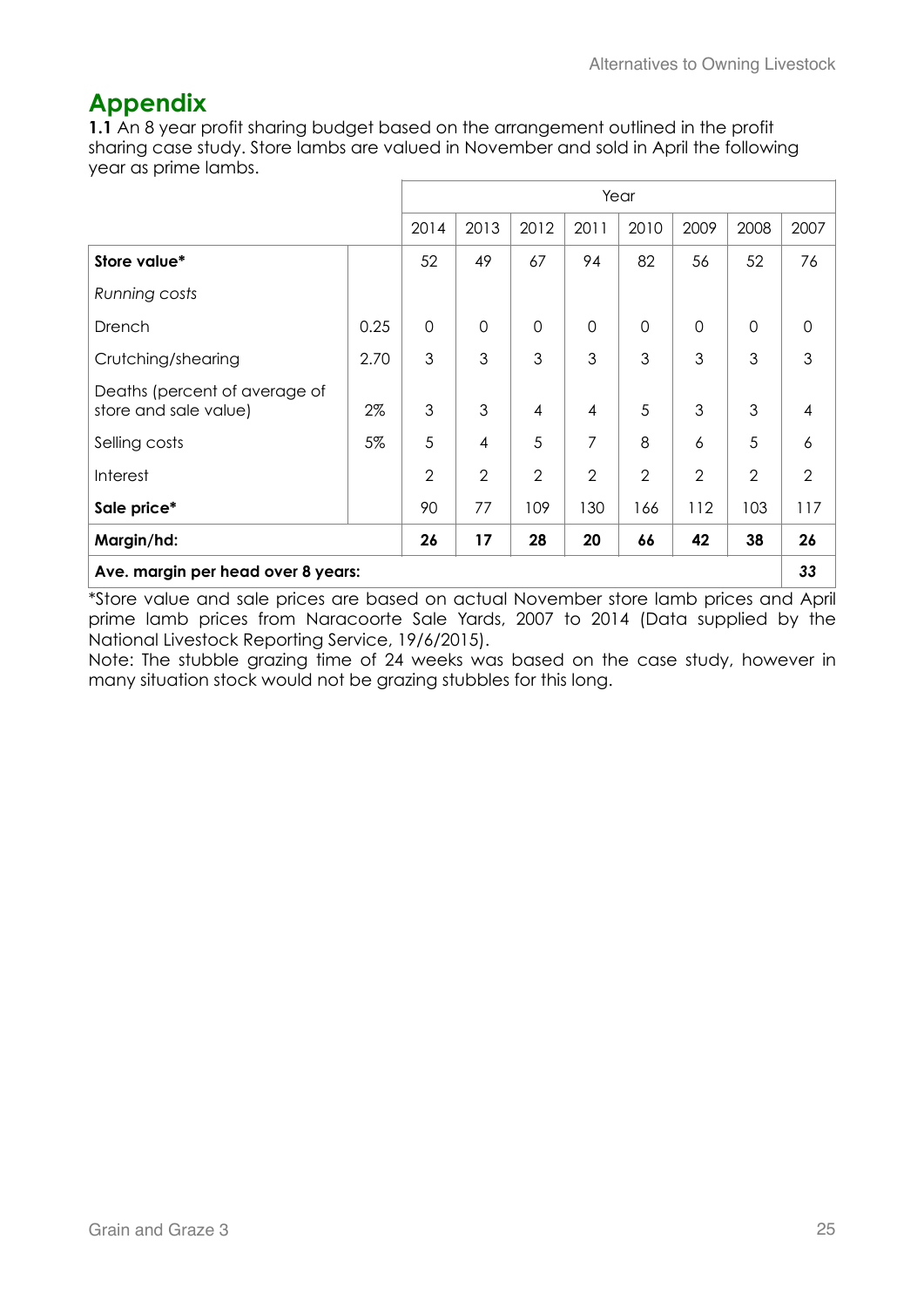**1.2** An 8 year lamb feedlotting budget. Store lambs are valued in November, retained in the feedlot for 8 weeks and sold as prime lambs.

|                                                                        |      | Year           |                |          |                |             |                |                |      |
|------------------------------------------------------------------------|------|----------------|----------------|----------|----------------|-------------|----------------|----------------|------|
|                                                                        |      | 2014           | 2013           | 2012     | 2011           | 2010        | 2009           | 2008           | 2007 |
| <b>Store value</b>                                                     |      | 52             | 49             | 67       | 94             | 82          | 56             | 52             | 76   |
| <b>Feeding Costs</b>                                                   |      |                |                |          |                |             |                |                |      |
| Grain price*                                                           |      | 240            | 275            | 175      | 265            | 210         | 260            | 440            | 400  |
| Introductory phase (t required ** grain<br>price)                      | 0.02 | $\overline{4}$ | $\overline{4}$ | 3        | $\overline{4}$ | 3           | $\overline{4}$ | $\overline{7}$ | 6    |
| Finishing phase (t required ** grain price)                            | 0.06 | 14             | 17             | 11       | 16             | 13          | 16             | 26             | 24   |
| Running costs                                                          |      |                |                |          |                |             |                |                |      |
| Drench                                                                 | 0.25 | $\mathbf 0$    | $\Omega$       | $\Omega$ | $\Omega$       | $\mathbf 0$ | $\mathbf 0$    | $\mathbf 0$    | 0    |
| Vaccination                                                            | 0.15 | $\mathbf 0$    | $\Omega$       | $\Omega$ | $\Omega$       | $\mathbf 0$ | $\Omega$       | $\Omega$       | 0    |
| Deaths and shy feeders (percent of<br>average of store and sale value) | 5%   | 7              | 6              | 9        | 11             | 12          | 8              | 8              | 10   |
| Interest                                                               |      | $\mathbf{1}$   | 1              | 1        |                | 1           | $\mathbf{1}$   | $\mathbf{1}$   | 1    |
| Selling costs                                                          | 5%   | 5              | $\overline{4}$ | 5        | $\overline{7}$ | 8           | 6              | 5              | 6    |
| Sale price                                                             |      | 90             | 77             | 109      | 130            | 166         | 112            | 103            | 117  |
| Margin/hd:                                                             |      | $\overline{7}$ | $-4$           | 13       | $-3$           | 46          | 21             | 4              | -6   |
| Ave. margin per head over 8 years:                                     |      |                |                |          |                |             |                |                | 10   |

\*Grain price is the actual feed price for the corresponding year.

\*\*Information for feed required and days on feed from: Duddy G, Bell A, Shands C,

Hegarty R, 2007, PRIMEFACT 523 Feedlotting lambs, NSW DPI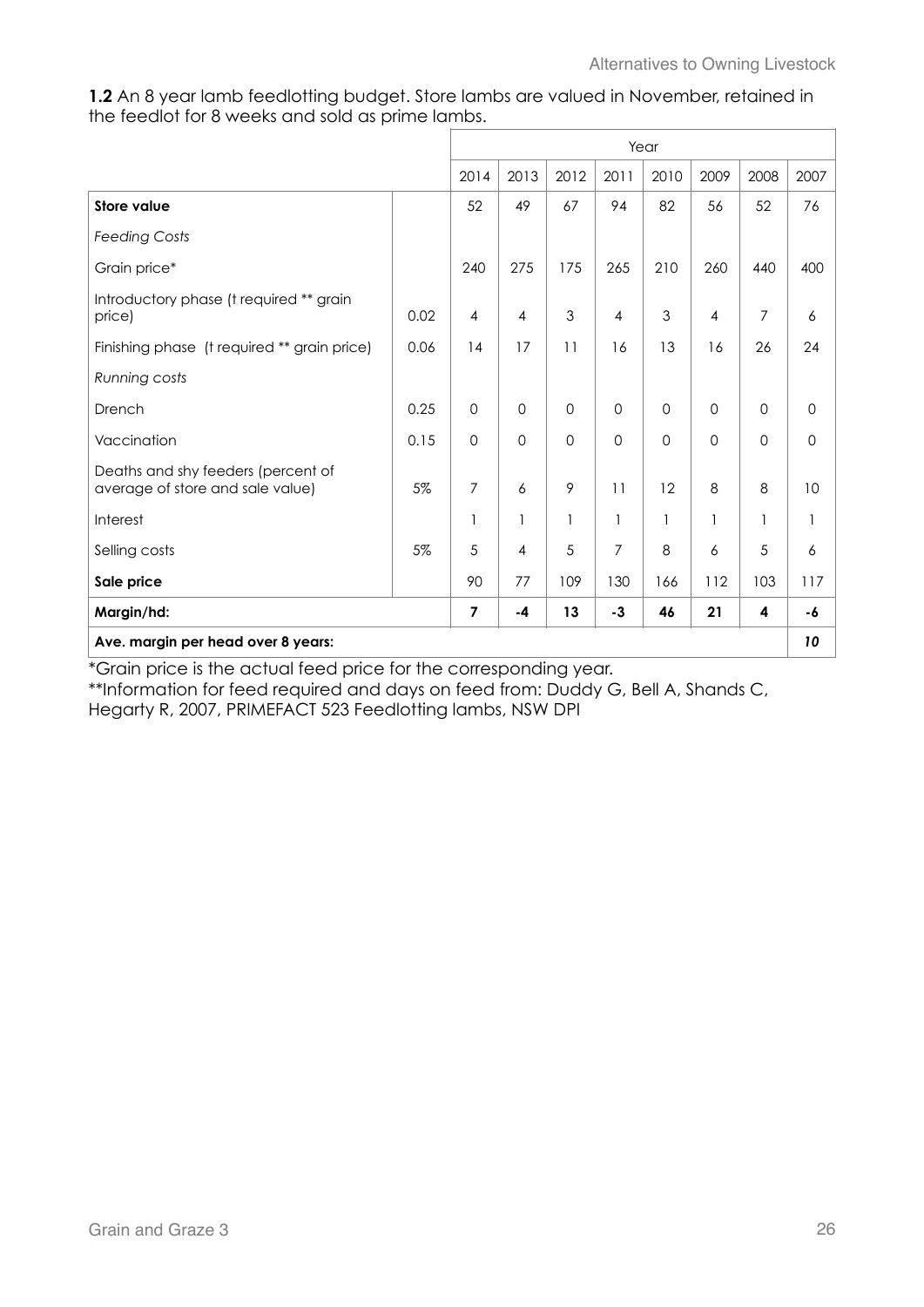**1.3** An 8 year agistment lamb finishing budget. Store lambs are valued in November, agisted on crop stubbles for 24 weeks and sold as prime lambs in April the following year.

|                                                        |                    | Year           |                |                |                |                |                |                |                |
|--------------------------------------------------------|--------------------|----------------|----------------|----------------|----------------|----------------|----------------|----------------|----------------|
|                                                        |                    | 2014           | 2013           | 2012           | 2011           | 2010           | 2009           | 2008           | 2007           |
| Store value*                                           |                    | 52             | 49             | 67             | 94             | 82             | 56             | 52             | 76             |
| Running costs                                          |                    |                |                |                |                |                |                |                |                |
| Agistment (24 wks $@$ \$0.50)                          | 12                 | 12             | 12             | 12             | 12             | 12             | 12             | 12             | 12             |
| Drench                                                 | 0.<br>25           | $\overline{0}$ | $\overline{0}$ | $\mathbf 0$    | $\overline{0}$ | $\overline{0}$ | $\overline{0}$ | $\overline{0}$ | $\overline{0}$ |
| Crutching/shearing                                     | 2.<br>70           | 3              | 3              | 3              | 3              | 3              | 3              | 3              | 3              |
| Deaths (percent of average of<br>store and sale value) | $\sqrt{2}$<br>$\%$ | 3              | 3              | $\overline{4}$ | $\overline{4}$ | 5              | 3              | 3              | $\overline{4}$ |
| Selling costs                                          | 5<br>%             | 5              | $\overline{4}$ | 5              | $\overline{7}$ | 8              | 6              | 5              | 6              |
| Interest                                               | $\overline{2}$     | $\overline{2}$ | $\overline{2}$ | $\overline{2}$ | $\overline{2}$ | $\overline{2}$ | $\overline{2}$ | $\overline{2}$ | $\overline{2}$ |
| Sale price*                                            |                    | 90             | 77             | 109            | 130            | 166            | 112            | 103            | 117            |
| Margin/hd:                                             |                    | 14             | 5              | 16             | 8              | 54             | 30             | 26             | 14             |
| Ave. margin per head over 8 years:                     |                    |                |                |                |                |                |                | 21             |                |

\*Store value and sale prices are based on actual November store lamb prices and April prime lamb prices from Naracoorte Sale Yards, 2007 to 2014 (Data supplied by the National Livestock Reporting Service, 19/6/2015).

Note: The stubble grazing time of 24 weeks was based on the case study, however in many situations stock would not be grazing stubbles for this long.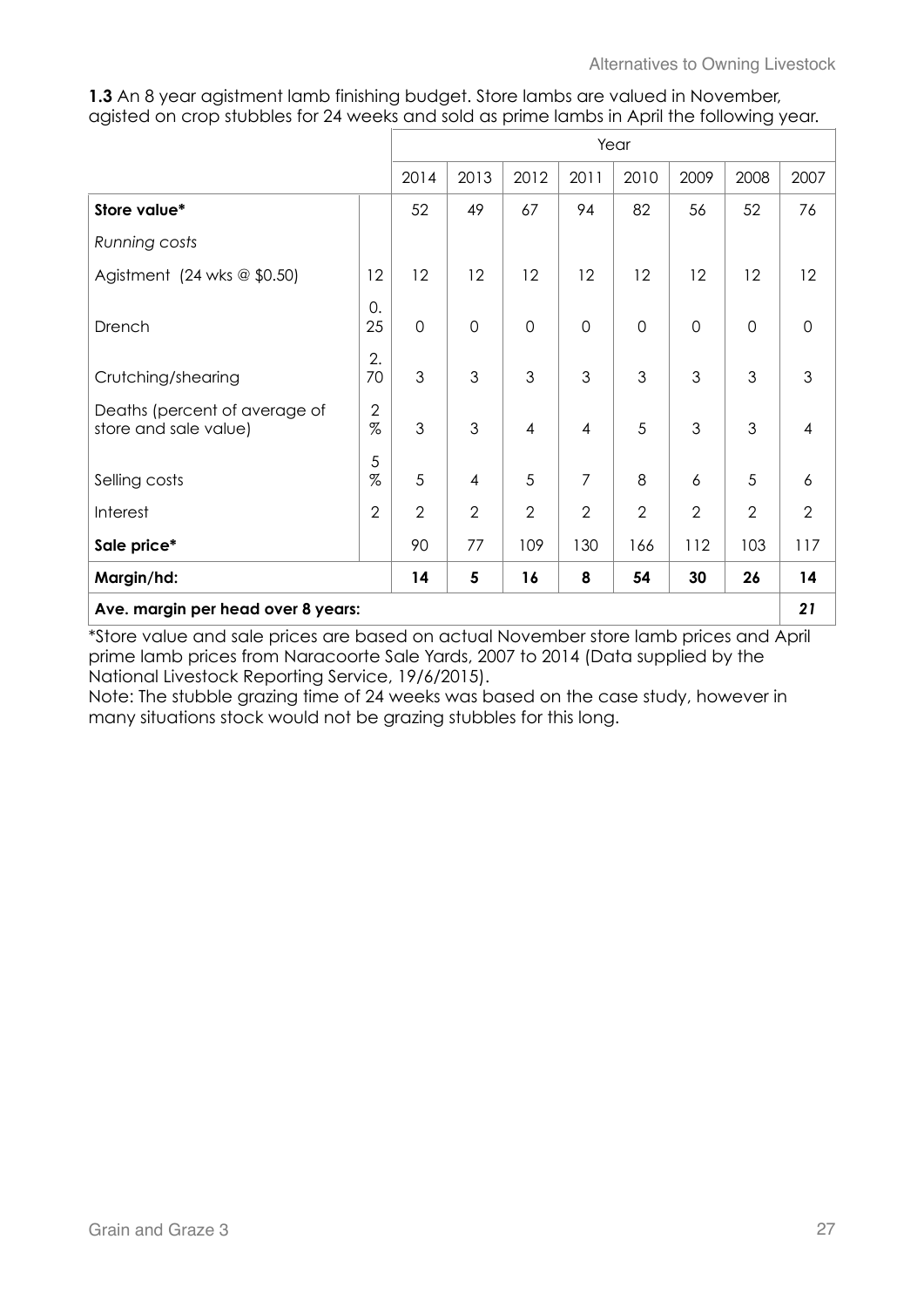**2.1** Break down of ewe running costs used in the livestock leasing example budget.

| <b>Ewe Costs</b>       | Shearing         | $-5$  |
|------------------------|------------------|-------|
|                        | Animal<br>Health | $-2$  |
|                        | Selling<br>Costs | $-7$  |
|                        | Freight          | $-4$  |
|                        | Rams             | $-5$  |
|                        | Feed             | $-5$  |
|                        | Other            | $-2$  |
| <b>Total Ewe Costs</b> |                  | $-30$ |